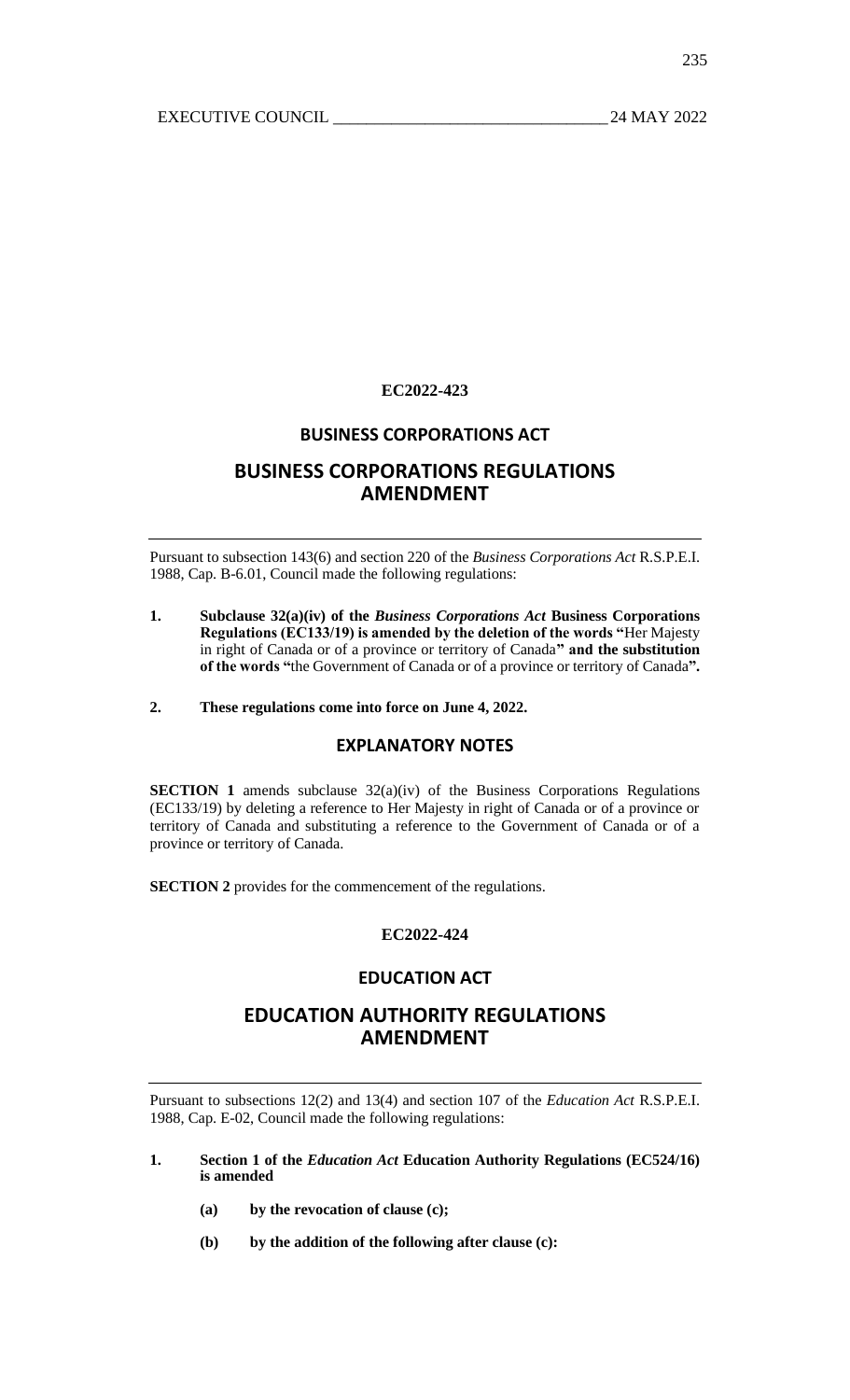- (c.1) "**education authority election**" means an election of trustees for an education authority held in accordance with the Election Regulations (EC525/16);
- **(c) by the revocation of clause (e); and**
- **(d) in clause (f), by the deletion of the words "**of the French Language School Board**" and the substitution of the words "**of an education authority**".**
- **2. The heading immediately preceding section 2 of the regulations is revoked and the following substituted:**

#### **Members of an Education Authority**

- **3. (1) Subsection 2(1) of the regulations is amended by the deletion of the word "**comprised**" and the substitution of the word "**composed**".**
- **(2) Section 2 of the regulations is amended by the addition of the following after subsection (1):**

#### **Composition of Public Schools Branch**

- (1.1) The board of trustees of the Public Schools Branch shall be composed of 11 trustees elected or appointed in accordance with the Election Regulations and these regulations.
- **(3) Subsection 2(2) of the regulations is amended by the deletion of the words "**school board election**" and the substitution of the words "**education authority election**".**
- **4. Section 3 of the regulations is revoked and the following substituted:**

#### **3. Term of office**

(1) The term of office of a trustee commences on November 1 following an education authority election and ends on October 31 of the next year in which an education authority election is held.

#### **Exception for 2022**

(2) The term of office of a trustee of the Public Schools Branch elected in or appointed pursuant to the education authority election held on October 21, 2022, commences on January 1, 2023, and ends on October 31 of the next year in which an education authority election is held.

#### **Number of terms - appointed trustee**

- (3) An appointed trustee of the Public Schools Branch may be reappointed, but shall not serve more than two consecutive terms.
- **5. (1) Clause 4(1)(d) of the regulations is amended by the deletion of the words "**his or her**" and the substitution of the words "**the trustee's**".**
- **(2) Subsection 4(3) of the regulations is amended**
	- **(a) in the words preceding clause (a), by the deletion of the words "**he or she**" and the substitution of the words "**the trustee**"; and**
	- **(b) in clause (e), by the deletion of the words "**the French Language School Board**" and the substitution of the words "**an education authority**".**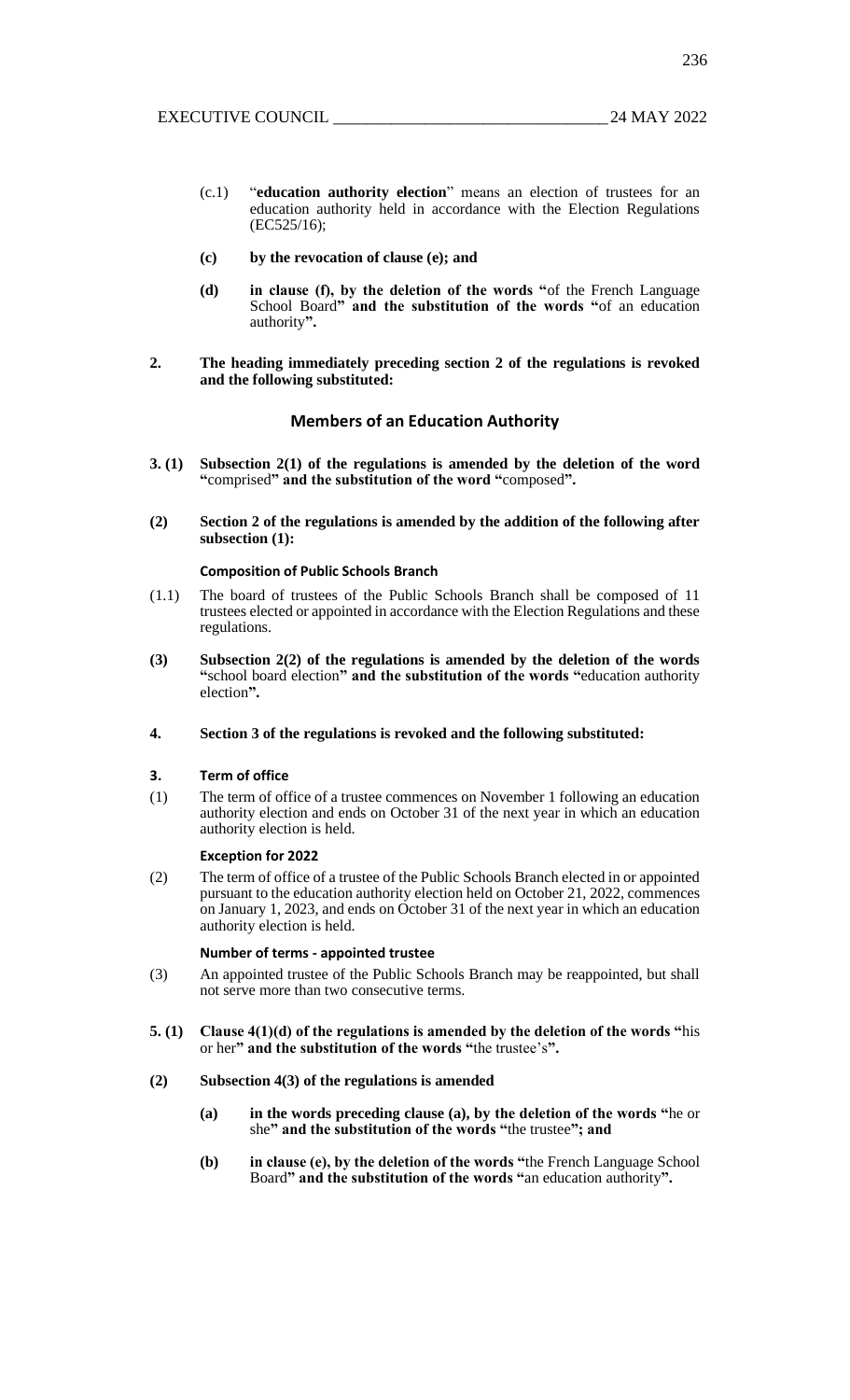- **6. (1) Subsection 5(1) of the regulations is amended by the deletion of the words "**during the first two years**" and the substitution of the words "**during the first year**".**
- **(2) Clause 5(2)(b) of the regulations is amended by the deletion of the words "**more than two years**" and the substitution of the words "**more than one year**".**
- **(3) Subsection 5(3) of the regulations is amended by the deletion of the words "**he or she**" and the substitution of the words "**the person**".**
- **(4) Subsection 5(5) of the regulations is amended**
	- **(a) in clause (a), by the deletion of the words "**first two years**" and the substitution of the words "**first year**"; and**
	- **(b) in clause (b), by the deletion of the words "**he or she**" and the substitution of the words "**the Chief Electoral Officer**".**
- **7. The heading immediately preceding section 6 and sections 6 and 7 of the regulations are revoked.**
- **8. (1) Subsection 9(1) of the regulations is amended by the deletion of the words "**, other than the chairperson of the Public Schools Branch,**".**
- **(2) Subsection 9(2) of the regulations is revoked and the following substituted:**

#### **Maximum remuneration for trustees**

- (2) The total amount of remuneration paid each year
	- (a) with respect to the trustees of the French Language School Board shall not exceed \$35,000; and
	- (b) with respect to the trustees of the Public Schools Branch shall not exceed \$42,779.

#### **Remuneration while training**

- (2.1) The trustees of the Public Schools Branch elected in or appointed pursuant to the education authority election held on October 21, 2022, shall be paid for the time they spend in training from November 1, 2022, to December 31, 2022, at the rate set out in clause  $(2)(b)$ .
- **(3) Subsection 9(3) of the regulations is revoked.**
- **9. Clause 11(1)(a) of the regulations is amended by the deletion of the words "**of the French school system**" and the substitution of the words "**of an education authority**".**
- **10. Section 14 of the regulations is amended**
	- **(a) in clause (d), by the deletion of the period and the substitution of the semicolon; and**
	- **(b) by the addition of the following after clause (d):**
	- (e) to follow the direction of the Minister respecting the delivery of professional development to address instructional personnel development needs;
	- (f) to follow the direction of the Minister respecting the implementation of the provincial programs of study and education programs prescribed, approved or authorized pursuant to the Act.
- **11. Clause 15(1)(f) of the regulations is amended by the deletion of the words "**the courses of study**" and the substitution of the words "**the provincial programs of study**".**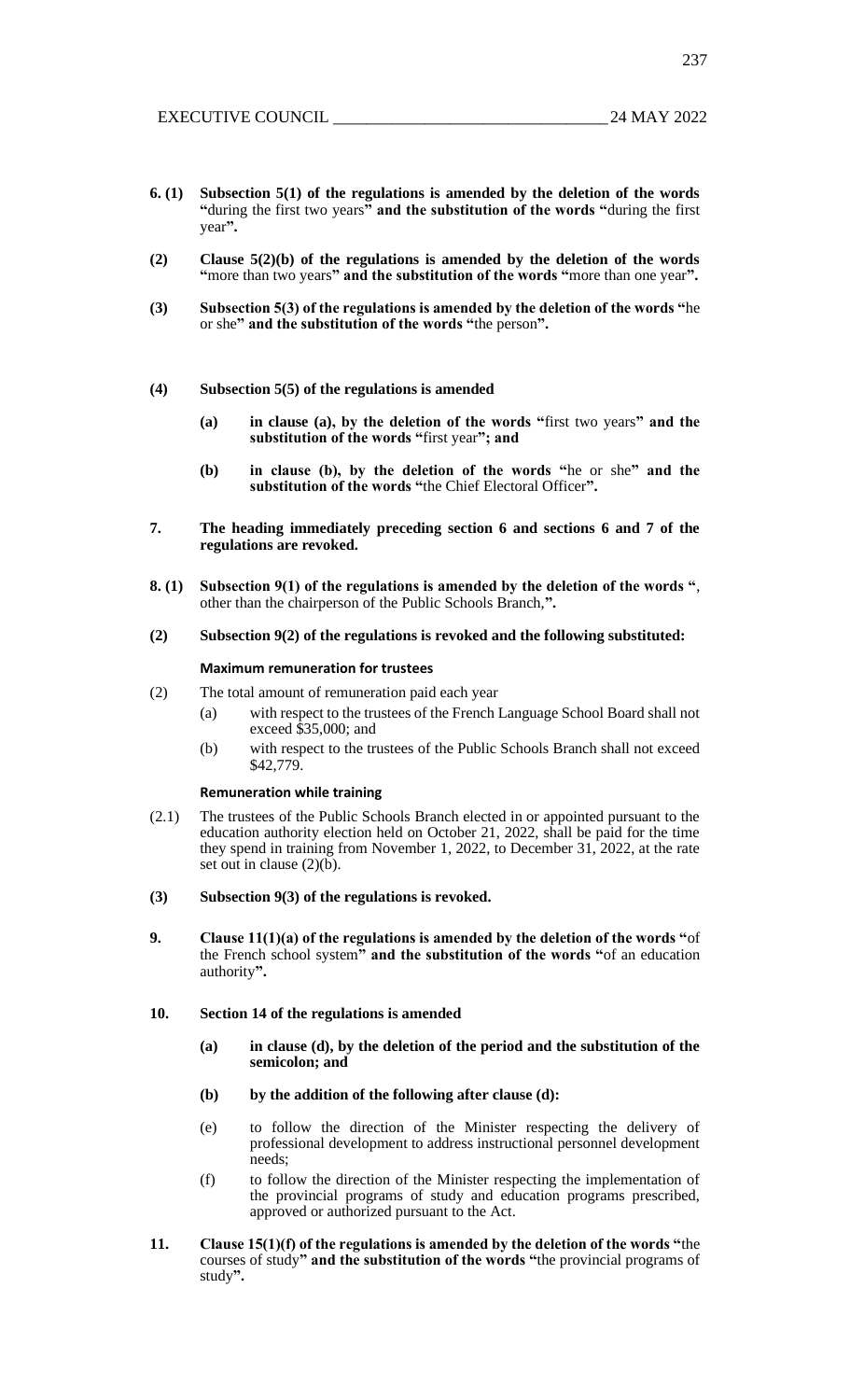- **(2) Subsection 15(2) of the regulations is revoked.**
- **12. (1) Subsection 27(2) of the regulations is amended by the deletion of the words "**An education authority**" and the substitution of the words "**The members of an education authority**".**
- **(2) Subsection 27(3) of the regulations is amended by the deletion of the words "**an education authority**" and the substitution of the words "**the members of an education authority**".**
- **(3) Subsections 27(2) and (3) of the regulations are amended by the deletion of the words "**Transportation, Infrastructure and Energy**" wherever they occur and the substitution of the words "**Transportation and Infrastructure**".**
- **13. (1) Subject to subsections (2) and (3), these regulations come into force on June 4, 2022.**
- **(2) Subsection 8(2) of these regulations comes into force on November 1, 2022.**
- **(3) Subsection 8(3) of these regulations comes into force on December 31, 2022.**

## **EXPLANATORY NOTES**

**SECTION 1** amends section 1 of the *Education Act* Education Authority Regulations by revoking clause (c), which defined a term that is no longer used in the regulations, by substituting the term "education authority election" for "school board election", and amending the definition of "trustee" to make it applicable to both education authorities.

**SECTION 2** amends the heading preceding section 2 to make it applicable to both education authorities.

**SECTION 3** amends section 2 of the regulations by adding a new subsection (1.1) which specifies the number of trustees of the Public Schools Branch, to correct a grammatical error and to substitute "education authority election" for "school board election".

**SECTION 4** revokes section 3 of the regulations and substitutes a new section 3 that specifies the start and end dates for the term of office of a trustee of an education authority, with an exception as specified for the term of office of a trustee of the Public Schools Branch following the election in October, 2022. The section also imposes a limit of two consecutive terms for an appointed trustee of the Public Schools Branch.

**SECTION 5** amends section 4 of the regulations to eliminate gendered wording and to substitute "education authority election" for "school board election".

**SECTION 6** amends section 5 of the regulations to change the time at which a vacancy shall be filled by by-election or appointment. Under the *Education Act* Election Regulations, the time between education authority elections is reduced from four years to three years. The section also eliminates gendered wording.

**SECTION 7** revokes the heading preceding section 6 of the regulations, and also revokes sections 6 and 7. These sections provided special rules for the Public Schools Branch that no longer apply to it as an elected education authority.

**SECTION 8** amends section 9 of the regulations to delete an unnecessary reference to the chairperson of the Public Schools Branch and to update the total amounts of remuneration to be paid to the trustees of each education authority. The section also authorizes the trustees of the Public Schools Branch to be paid for time spent in training before they take office on January 1, 2023. Finally, the section revokes subsection 9(3) of the regulations,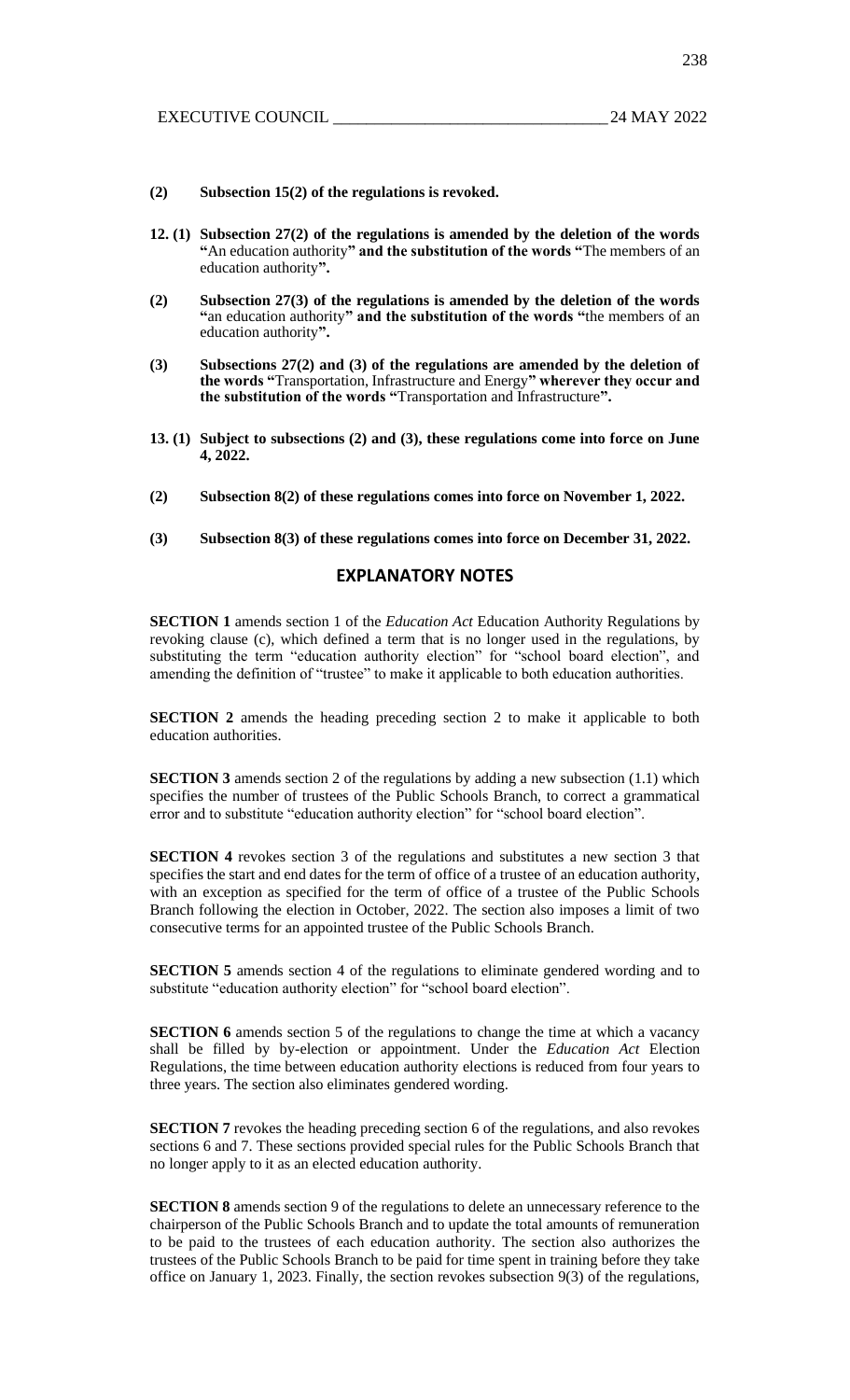which authorized the remuneration to be paid to the appointed directors of the Public Schools Branch, effective December 31, 2022.

**SECTION 9** amends clause 11(1)(a) of the regulations to broaden its application to both education authorities.

**SECTION 10** amends section 14 of the regulations to correct a typographical error and to add two new clauses (e) and (f) to the responsibilities of the French Language School Board, for consistency with the responsibilities of the Public Schools Branch set out in the following section.

**SECTION 11** amends clause 15(1)(f) of the regulations for consistency with the wording used in the new clause 14(f) for the French Language School Board, and revokes subsection 15(2) of the regulations.

**SECTION 12** amends subsections 27(2) and (3) of the regulations to clarify that it is the members of the education authority who may make a resolution under those subsections, and to correct the title of the Department of Transportation and Infrastructure.

**SECTION 13** provides for the commencement of these regulations.

## **EC2022-425**

# **EDUCATION ACT**

# **ELECTION REGULATIONS AMENDMENT**

Pursuant to subsection 12(2) of the *Education Act* R.S.P.E.I. 1988, Cap. E-.02, Council made the following regulations:

#### **1. Section 1 of the** *Education Act* **Election Regulations (EC525/16) is amended**

- **(a) by the revocation of clause (b) and the substitution of the following:**
- (b) "**ballot**" means a ballot paper provided to a voter to be marked by the voter and returned to the office of the Chief Electoral Officer;
- **(b) by the addition of the following after clause (b):**
- (b.1) "**certificate envelope**" means the envelope supplied by the Chief Electoral Officer in which a voter places the voter's marked ballot;
- **(c) by the addition of the following after clause (d):**
- (d.1) "**election day**" means the third Friday in October;
- **(d) in clause (e), by the deletion of the words "**, after an election, by a returning officer**";**
- **(e) in clause (f), by the deletion of the words "**every returning officer, election clerk, deputy returning officer, poll clerk or**" and the substitution of the word "**any**";**
- **(f) by the addition of the following after clause (f):**
- (f.1) "**election period**" means the period beginning on the second Monday in September and ending on the third Friday in October in an election year for the education authorities;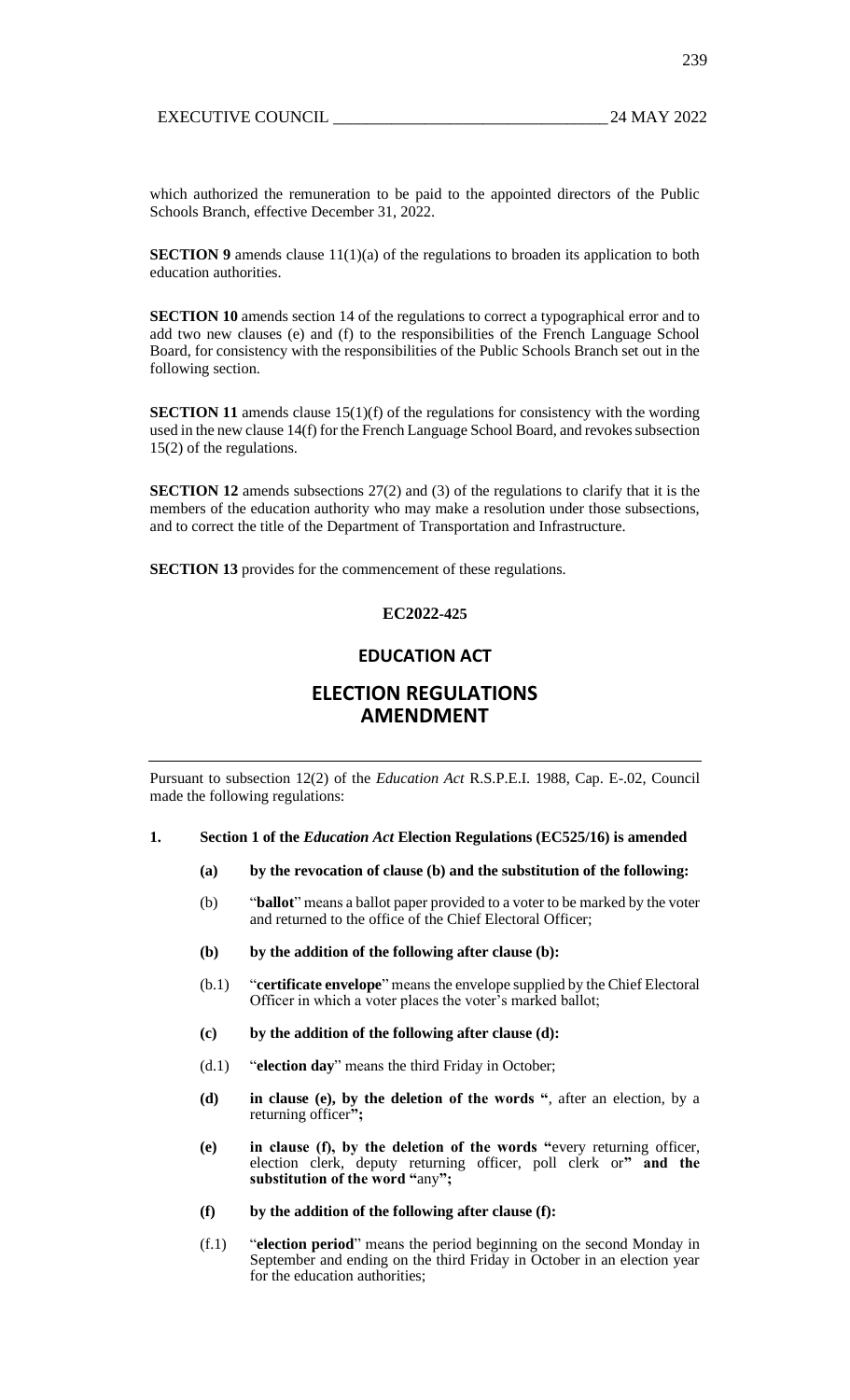#### **(g) by the addition of the following after clause (g):**

- (g.1) "**inner envelope**" means the envelope supplied by the Chief Electoral Officer in which a voter places the voter's marked ballot in its certificate envelope;
- (g.2) "**outer envelope**" means the envelope supplied by the Chief Electoral Officer in which a voter places the voter's inner envelope containing the voter's marked ballot in its certificate envelope;
- **(h) in clause (h), by the deletion of the words "**school board election**" and the substitution of the words "**education authority election**"; and**
- **(i) in clause (i), by the deletion of the words "**trustee of the French Language School Board" and the substitution of the words "trustee of an education authority**".**

### **2. The regulations are amended by the addition of the following after section 2:**

#### **2.1 Election zones**

For the purposes of the election of trustees

- (a) for the French Language School Board, the province is divided into six electoral zones as set out in Schedule 1 to these regulations; and
- (b) for the Public Schools Branch, the province is divided into seven electoral zones as set out in Schedule 2 to these regulations.

#### **3. (1) Subsection 3(1) of the regulations is amended**

- **(a) by the deletion of the words "**trustees shall be elected**" and the substitution of the words "**trustees for the French Language School Board shall be elected**"; and**
- **(b) by the deletion of the words "**described in the Schedule**" and the substitution of the words "**set out in Schedule 1**".**

#### **(2) Section 3 of the regulations is amended by the addition of the following after subsection (1):**

#### **Trustees for Public Schools Branch**

- (1.1) Subject to subsection (2), the board of trustees for the Public Schools Branch shall be composed of
	- (a) two trustees elected from Electoral Zone 5 and one trustee elected from each of the other electoral zones set out in Schedule 2 to these regulations;
	- (b) two trustees who are members at large, appointed by the Lieutenant Governor in Council, each for a term not to exceed two years; and
	- (c) one Mi'kmaq representative, nominated by the Epekwitk Assembly of Councils and appointed by the Lieutenant Governor in Council for a term not to exceed two years.

## **(3) Subsection 3(2) of the regulations is amended**

**(a) by the deletion of the words "**a school board election**" and the substitution of the words "**an education authority election**"; and**

**(b) by the deletion of the words "**number of trustees**" and the substitution of the words "**number of elected trustees**".**

## **4. The regulations are amended by the addition of the following after section 3:**

#### **3.1 Qualifications for member at large**

A trustee who is a member at large appointed under clause 3(1.1)(b) shall meet the qualifications set out in clauses  $4(1)(a)$  to (c) for an eligible voter.

#### **5. (1) Subsection 4(1) of the regulations is amended**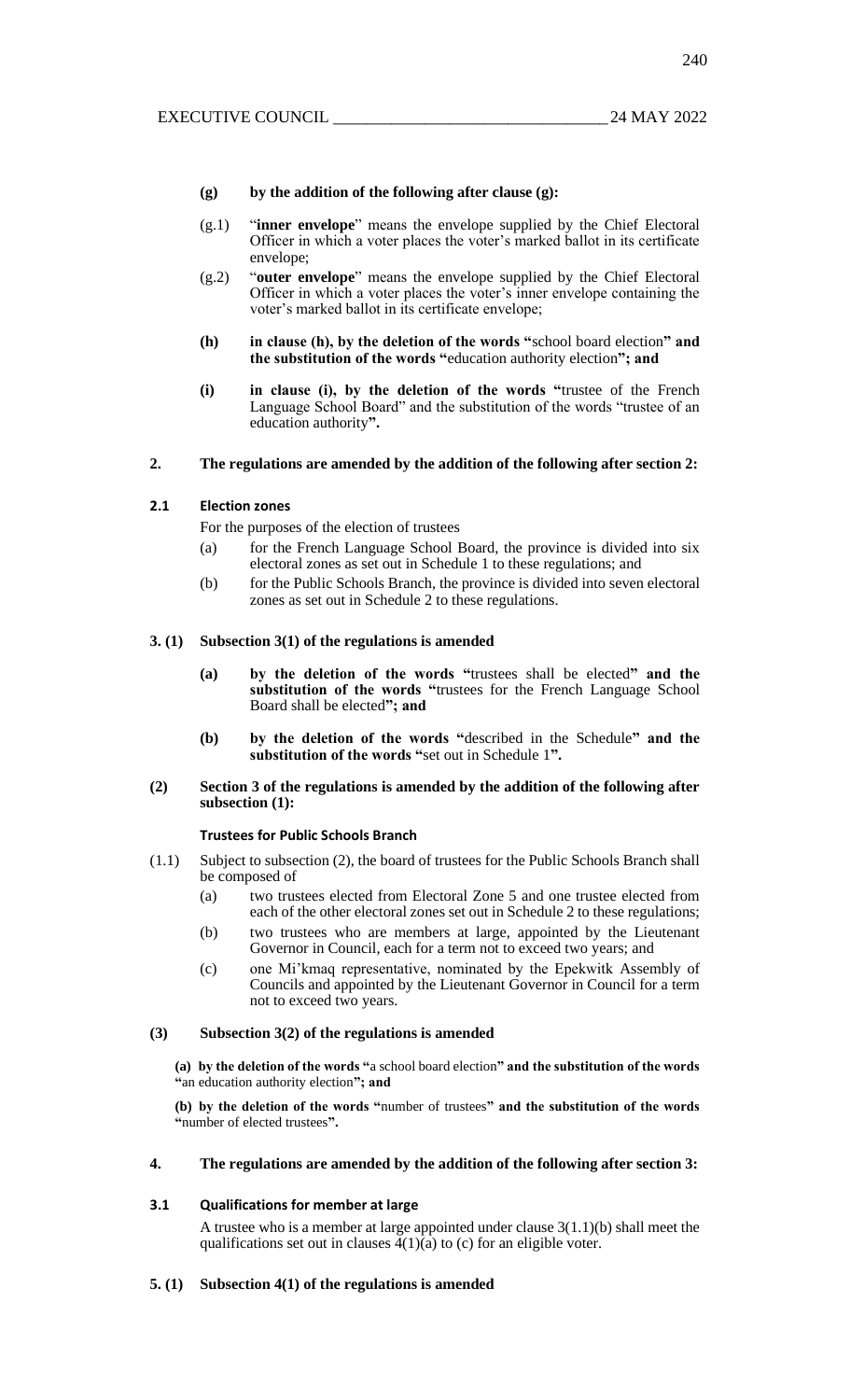- **(a) in the words preceding clause (a), by the deletion of the words "**in a school board election**" and the substitution of the words "**in an education authority election**";**
- **(b) in clause (c), by the deletion of the words "**the election is called**" and the substitution of the words "**of the election**"; and**
- **(c) in clause (d), by the deletion of the word "**meets**" and the substitution of the words "**where the election is for trustees for the French Language School Board, meets**".**
- **(2) Subsection 4(3) of the regulations is amended by the deletion of the words "**resided on the date the election was called**" and the substitution of the words "**resides on election day**".**

#### **6. Section 5 of the regulations is revoked and the following substituted:**

#### **5. Eligible candidate for French Language School Board**

- (1) Subject to subsection (3), a person is eligible to be nominated and run as a candidate for trustee of the French Language School Board if the person
	- (a) meets the qualifications set out in clauses  $4(1)(a)$ , (b) and (d); and
	- (b) has been resident in the electoral zone in which the person proposes to run as a candidate for at least the six months immediately preceding the date of the election.

#### **Eligible candidate for Public Schools Branch**

- (2) Subject to subsection (3), a person is eligible to be nominated and run as a candidate for trustee of the Public Schools Branch if the person
	- (a) meets the qualifications set out in clauses  $4(1)(a)$  and (b); and
	- (b) has been resident in the electoral zone in which the person proposes to run as a candidate for at least the six months immediately preceding the date of the election.

#### **Ineligibility**

- (3) The following persons are not eligible to be nominated or to run as a candidate:
	- (a) a person who is not qualified pursuant to subsection  $(1)$  or  $(2)$ , as the case may be;
	- (b) an employee of either education authority;
	- (c) an employee of the Department who, in the opinion of the Minister, would as a trustee have a potential conflict of interest;
	- (d) a person who, immediately preceding the date of the election, is or has become disqualified from holding office as a trustee under the *Education Act* Education Authority Regulations (EC524/16);
	- (e) a person who has been found guilty or convicted of an indictable offence for which an absolute discharge or a pardon has not been granted.

#### **Withdrawal**

(4) A candidate who has been nominated may withdraw as a candidate by giving notice of the intention to withdraw to the Chief Electoral Officer in the form approved by the Chief Electoral Officer.

#### **7. Section 6 of the regulations is amended**

- **(a) in subsection (1), by the deletion of the words "**school board elections**" and the substitution of the words "**education authority elections**"; and**
- **(b) in subsection (2), by the deletion of the words "**such employees as**" and the substitution of the words "**the employees that**".**

## **8. Section 8 of the regulations is revoked and the following substituted:**

## **8. Powers and duties of Chief Electoral Officer**

(1) The Chief Electoral Officer shall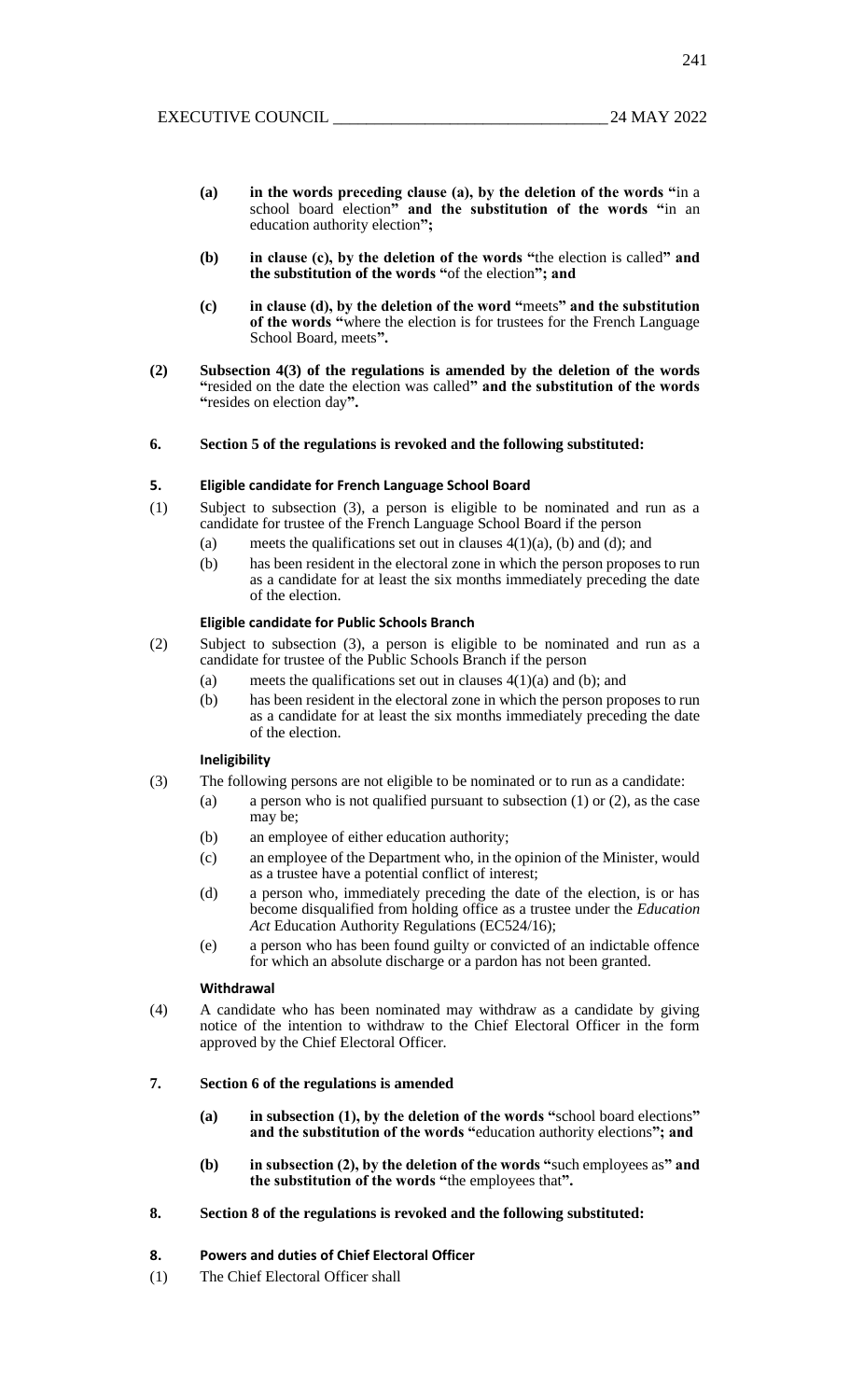- (a) exercise general direction and supervision over the conduct and administration of education authority elections;
- (b) instruct each election officer appointed under subsection 9(1) and provide necessary supervision to ensure the effective conduct of education authority elections;
- (c) supply a mail-in ballot package to each eligible voter who applies for it, consisting of a ballot, inner envelope, certificate envelope and outer envelope and instructions for their use;
- (d) develop and approve any forms necessary for the conduct of education authority elections;
- (e) have the discretion to adapt the provisions of these regulations to existing circumstances where the Chief Electoral Officer considers it necessary;
- (f) be responsible solely to the Minister;
- (g) publish notices respecting the nomination and election of trustees in daily and weekly newspapers in the province, in English and French, as the Chief Electoral Officer considers appropriate;
- (h) enforce, on the part of election officers, fairness, impartiality and compliance with the Act and these regulations; and
- (i) exercise the powers necessary to fulfil the office of Chief Electoral Officer in conducting education authority elections.

## **Special powers for Chief Electoral Officer**

- (2) Where, during the course of an education authority election, it appears to the Chief Electoral Officer that insufficient time has been allowed or insufficient election officers have been provided for the conduct of the election, the Chief Electoral Officer may, notwithstanding anything in these regulations,
	- (a) except as provided in this subsection, extend or abridge the time for doing any act; and
	- (b) generally adapt the provisions of these regulations to existing circumstances,

but the Chief Electoral Officer shall not change the date of the election.

#### **9. Section 9 of the regulations is revoked and the following substituted:**

#### **9. Election officers**

(1) The Chief Electoral Officer shall appoint election officers as required to administer the mail-in ballot process.

## **Duties of election officers**

- (2) Each election officer shall
	- (a) report to and be responsible to the Chief Electoral Officer;
	- (b) exercise direction and supervision over the administration of the mail-in ballot process, subject to the rules and instructions issued by the Chief Electoral Officer; and
	- (c) exercise any other powers and perform any other duties prescribed by these regulations or assigned by the Chief Electoral Officer.

## **10. Section 10 of the regulations is revoked and the following substituted:**

#### **10. Nominating candidate**

(1) Any 10 or more eligible voters may nominate a candidate for trustee for the electoral zone in which the nominators and the candidate reside by filing a nomination paper in the form approved by the Chief Electoral Officer in the office of the Chief Electoral Officer during the period set out in subsection (2).

#### **Nominations accepted**

(2) The Chief Electoral Officer shall accept nomination papers at any time between the start of the election period and 2 p.m. on nomination day as set out in subsection (3).

#### **Nomination day**

(3) Nomination day shall be the Friday that is the  $21<sup>st</sup>$  day before election day.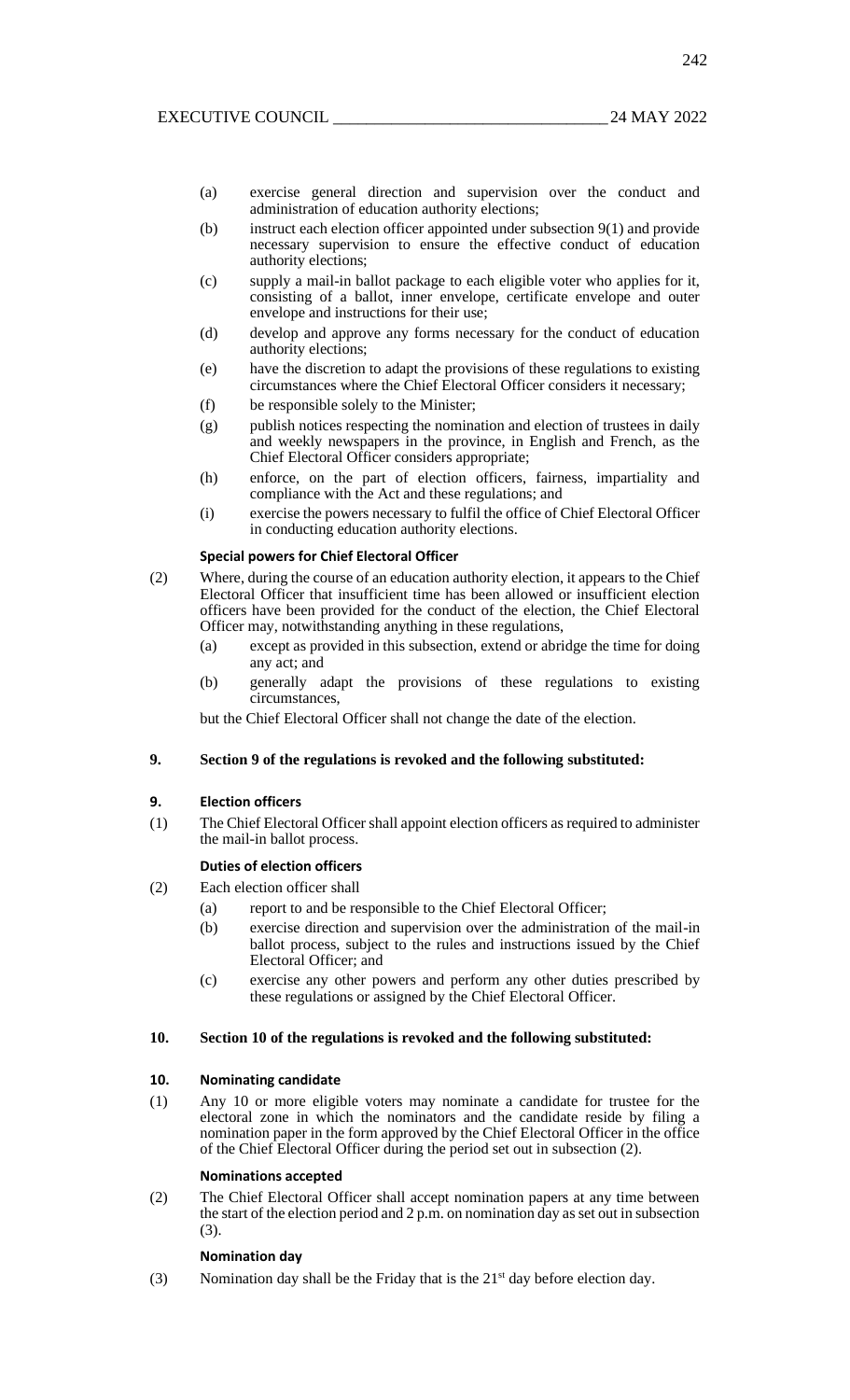## **11. Section 11 of the regulations is revoked and the following substituted:**

## **11. Nominated candidates**

After nomination day, the Chief Electoral Officer shall

- (a) determine the eligibility of candidates; and
- (b) publish in the daily and weekly newspaper in the province, in English and French, as the Chief Electoral Officer considers appropriate,
	- (i) the name of each nominated candidate, and
	- (ii) the name of the zone in which each candidate has been nominated.

### **12. Section 12 of the regulations is revoked and the following substituted:**

### **12. Election by acclamation**

(1) Where, on nomination day, only the required number of candidates have been nominated for a particular electoral zone, the Chief Electoral Officer shall declare those candidates elected by acclamation.

#### **Report to Minister**

(2) The Chief Electoral Officer shall report to the Minister the fact that there are eligible candidates elected by acclamation and the Minister shall appoint those candidates as duly elected trustees.

#### **12.1 Mail-in ballot application deadline**

(1) Applications by eligible voters for mail-in ballots shall be accepted by the Chief Electoral Officer from the second Monday in September until 11:59 p.m. on Sunday, the 12<sup>th</sup> day before election day.

#### **Deadline to return mail-in ballots**

(2) Only mail-in ballots received by the Chief Electoral Officer before 12 noon on election day shall be counted.

## **13. Section 13 of the regulations is revoked and the following substituted:**

## **13. Duties of eligible voter - application**

(1) An eligible voter shall complete the application for a mail-in ballot, including the voter's declaration of eligibility, and send or deliver the application to the Chief Electoral Officer, as directed on the application form.

## **Duties of eligible voter - voting by mail-in ballot**

- (2) On receiving the mail-in ballot package, an eligible voter shall
	- (a) mark the ballot paper for the candidate or candidates of the voter's choice;
	- (b) refold the ballot paper in the same manner as it was received, place the ballot paper in the inner envelope, seal the inner envelope, place it in the certificate envelope, and sign, date and seal the certificate envelope; and
	- (c) place the certificate envelope in the outer envelope, seal it and return it to the office of the Chief Electoral Officer no later than 12 noon on election day.

#### **13.1 Authority of Chief Electoral Officer**

(1) In the event of a dispute concerning the electoral zone in which a voter shall vote, the Chief Electoral Officer shall decide the matter.

#### **Decision not subject to appeal**

(2) The decision of the Chief Electoral Officer under subsection (1) is conclusive and final and shall not be appealed.

#### **Additional information**

(3) The Chief Electoral Officer may, where an application for a mail-in ballot package does not contain all the required information, or in order to determine the applicant's electoral zone for the purposes of these regulations, request the applicant to provide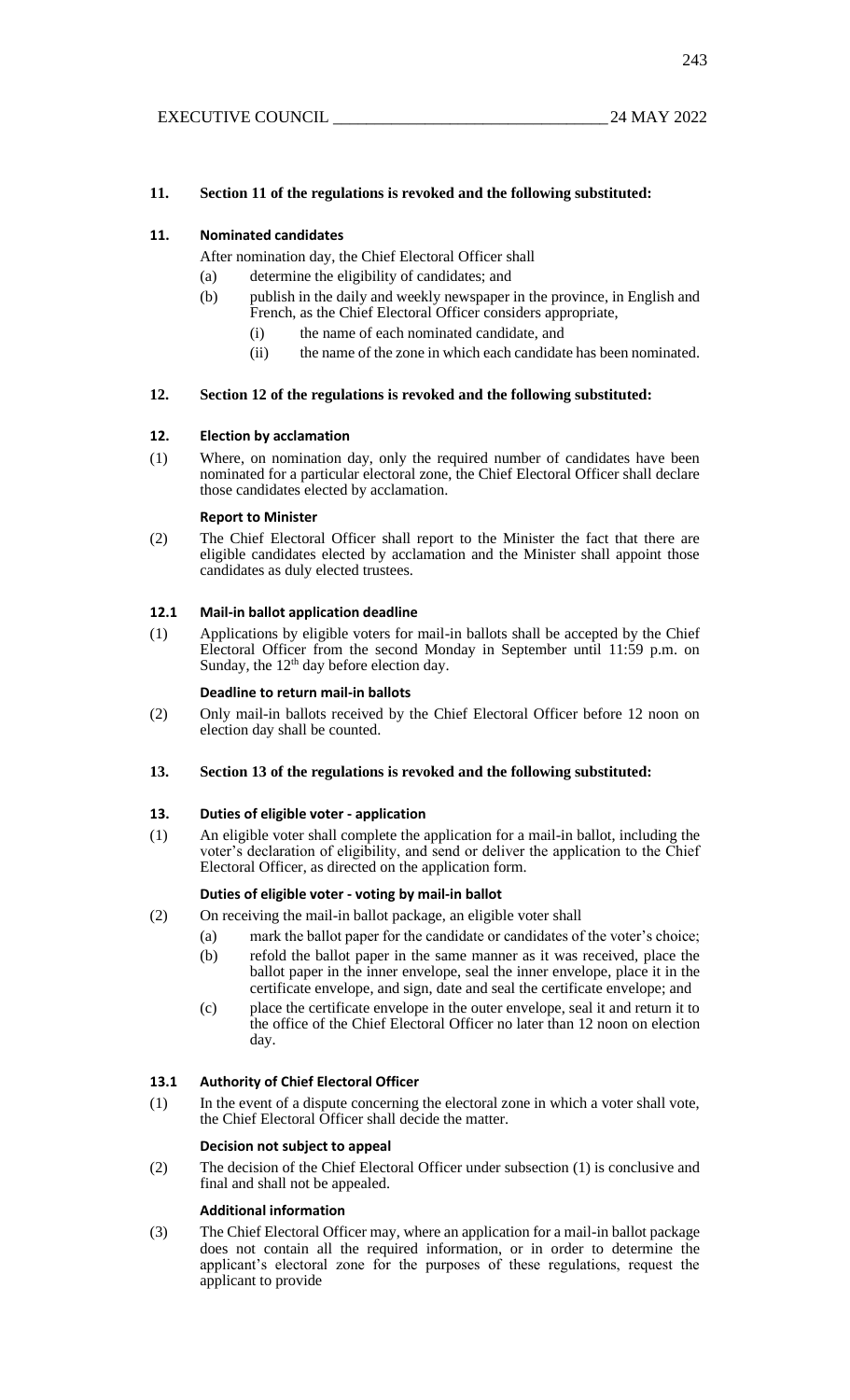- (a) the information required on the application form; or
- (b) additional information specified by the Chief Electoral Officer.

#### **14. Section 14 of the regulations is revoked and the following substituted:**

#### **14. Eligible voter needing assistance**

Where an eligible voter is unable to submit an application or vote in the manner set out in section 13 because the voter is unable to read or write or is visually disabled or impaired, the voter may contact the Chief Electoral Officer for assistance in voting.

#### **15. Section 15 of the regulations is revoked.**

- **16. (1) Subsection 16(1) of the regulations is amended by the deletion of the words "**at each polling station**" and the substitution of the words "**at the counting of the ballots**".**
- **(2) Subsection 16(2) of the regulations is revoked and the following substituted:**

#### **Proof of appointment**

(2) A candidate's agent shall carry a certificate of appointment that is signed by the candidate, and shall produce the certificate on demand by an election officer for the purpose of attending the counting of the ballots.

#### **17. Section 17 of the regulations is revoked and the following substituted:**

#### **17. Counting of ballots**

Following the close of the election period, election officers at a time and place directed by the Chief Electoral Officer shall

- (a) open the ballot box; and
- (b) count the votes using the following method:
	- (i) complete the tally sheet and give a tally sheet to at least two other persons present, who shall act as witnesses,
	- (ii) after each person present is given full opportunity to examine each ballot, the designated election officer shall decide whether the ballot should be rejected or counted,
	- (iii) if the ballot is counted, the election officer shall call out the vote and have it entered on the tally sheet, and
	- (iv) if the ballot is rejected, the election officer shall place it in a separate envelope.

#### **18. Section 18 of the regulations is amended**

- **(a) by the deletion of the words "**the deputy returning officer shall**" and the substitution of the words "**the designated election official shall**"; and**
- **(b) by the deletion of the words "**the deputy returning officer's decision**" and the substitution of the words "**the designated election official's decision**".**

#### **19. Section 19 of the regulations is revoked and the following substituted:**

#### **19. Duties after counting ballots**

- (1) After counting the votes, the designated election officer shall
	- (a) place the ballots for each candidate in marked envelopes and seal them;
		- (b) complete the required number of statements of poll supplied by the Chief Electoral Officer;
		- (c) sign the statements of poll and have them signed by a witness and any other person present who wishes to do so; and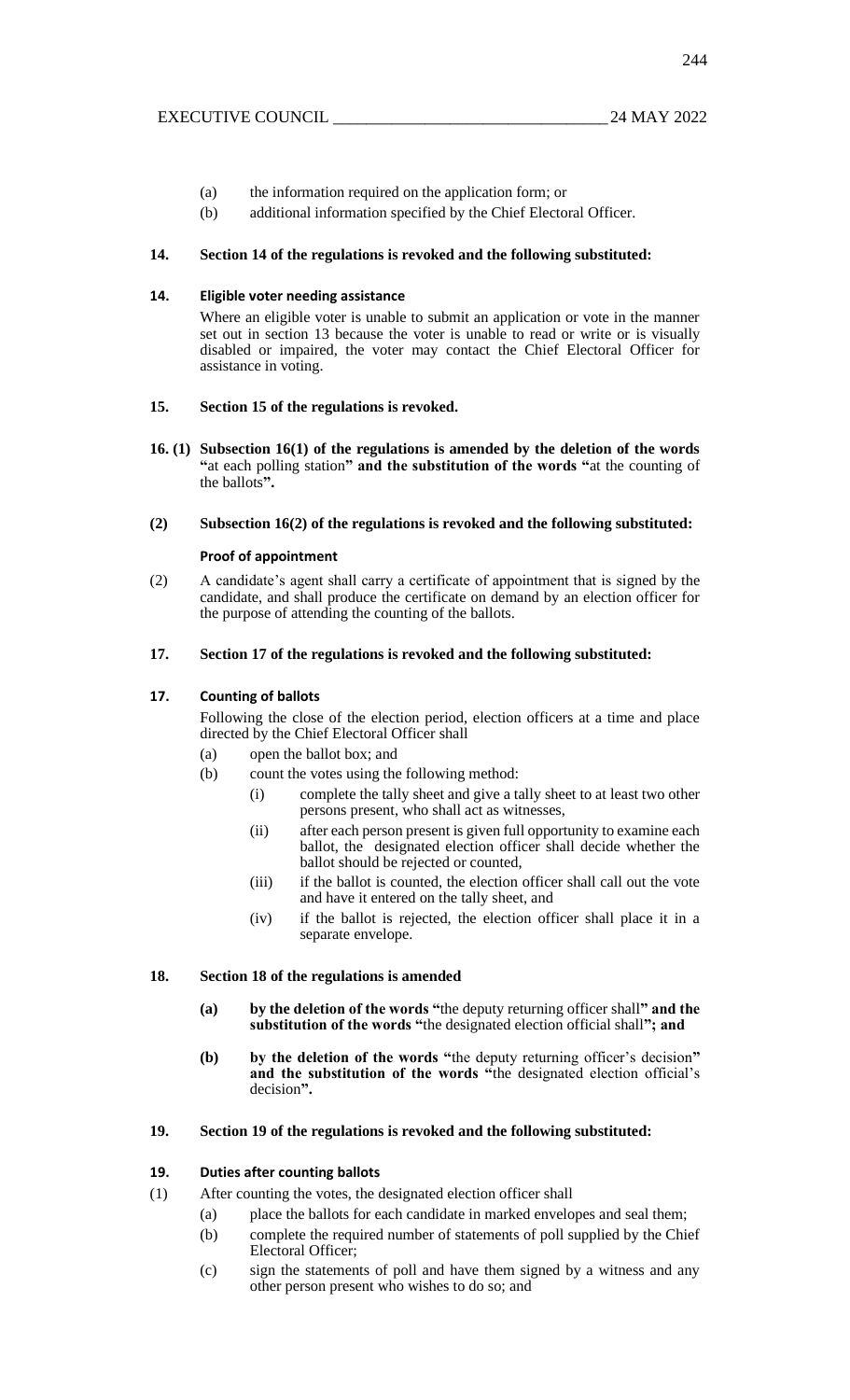(d) deposit all ballots and tally sheets in the ballot box.

#### **Delivery to Chief Electoral Officer**

(2) The designated election officer shall immediately after completing the duties listed in subsection (1) deliver all ballot boxes with their contents and each completed statement of poll to the Chief Electoral Officer.

#### **Security of election documents, etc.**

(3) The Chief Electoral Officer shall secure all ballot boxes, ballots and other election documents used in an election for a period of two months following election day.

#### **20. (1) Subsection 20(4) of the regulations is revoked and the following substituted:**

#### **Recount by election officer**

(4) At the time and place specified by the Chief Electoral Officer under subsection (3), and in the presence of the persons authorized to be present, an election officer designated by the Chief Electoral Officer shall open the sealed envelopes containing the ballots and count all the votes or ballots in them.

#### **(2) Subsection 20(5) of the regulations is amended**

- **(a) by the deletion of the words "**Chief Electoral Officer**" and substitution of the words "**designated election officer**"; and**
- **(b) by the deletion of the words "**for a deputy returning officer**".**
- **(3) Subsection 20(6) of the regulations is amended by the deletion of the words "**by the Chief Electoral Officer**".**
- **(4) Subsection 20(7) of the regulations is amended by the deletion of the words "**Chief Electoral Officer**" and substitution of the words "**designated election officer**".**

#### **(5) Subsection 20(8) of the regulations is revoked and the following substituted:**

#### **Breaking a tie vote**

(8) Where after the judicial review referred to in subsection (6) or a recount under subsection (7) the votes cast for two or more candidates are still equal in number, an election officer designated by the Chief Electoral Officer shall, in the presence of at least two of the persons authorized to be present under subsection  $(\tilde{9})$ , toss a coin to determine the winning candidate.

#### **(6) Subsection 20(9) of the regulations is amended**

- **(a) by the deletion of the words "**by the Chief Electoral Officer, the returning officer and his or her election clerk shall be present, and**"; and**
- **(b) by the deletion of the words "**by not more than two agents**" and the substitution of the words "**by one agent**".**

#### **(7) Subsection 20(10) of the regulations is amended**

- **(a) by the deletion of the words "**and the returning officer and his or her election clerk**"; and**
- **(b) by the deletion of the words "**by not more than two agents**" and the substitution of the words "**by one agent**".**

#### **21. Subsection 21(3) of the regulations is revoked and the following substituted:**

#### **Inspection of election documents**

(3) All election documents filed with the Chief Electoral Officer are public records and may be inspected by any person on request at the office of the Chief Electoral Officer during normal office hours.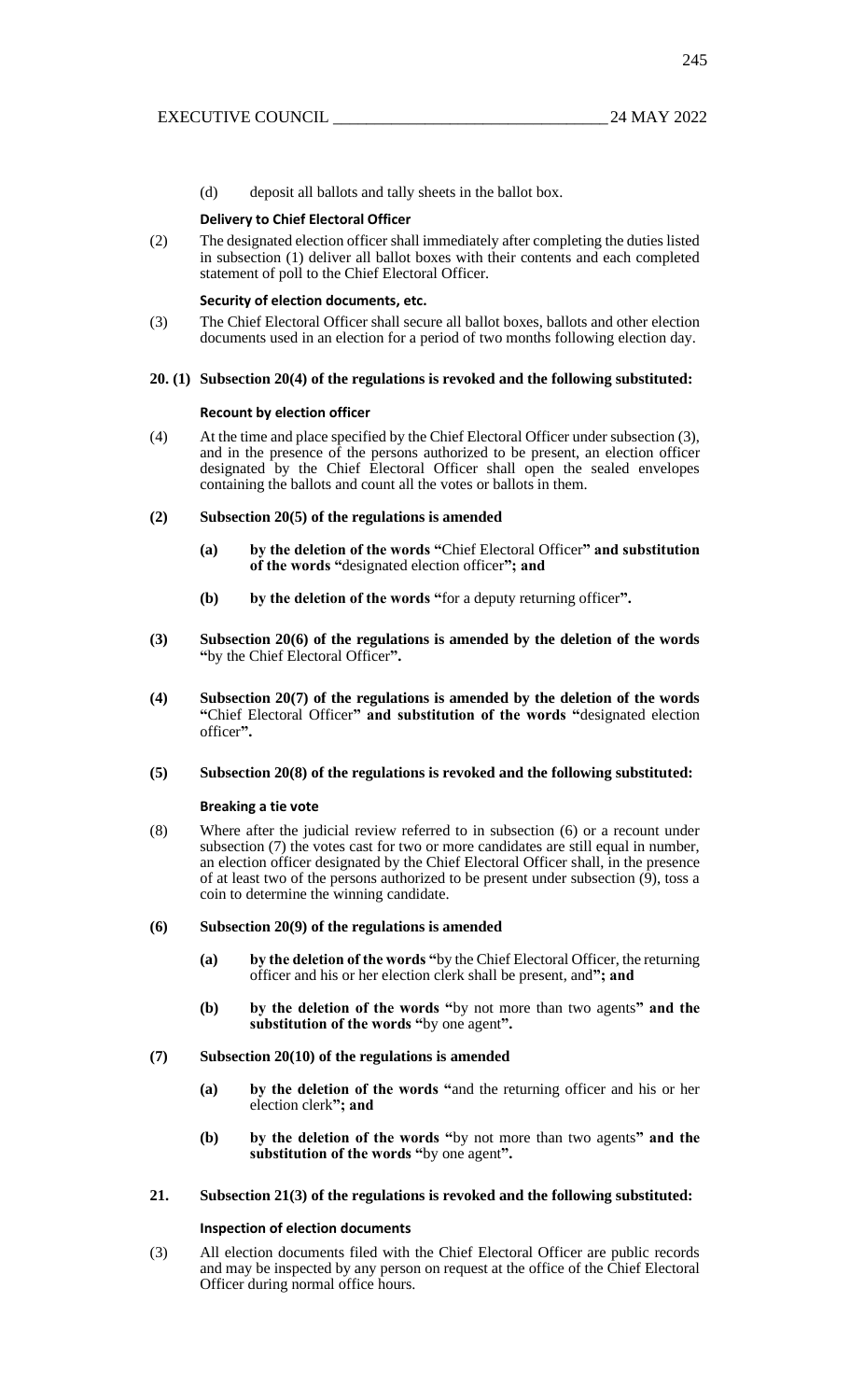246

- **22. Subsection 23(2) of the regulations is amended by the addition of the words "**, pending any recount," after the words "after election day**".**
- **23. Section 25 of the regulations is revoked and the following substituted:**

### **25. Schedules adopted**

The Schedules to these regulations are hereby adopted and form part of these regulations.

- **24. The Schedule to the regulations is revoked and Schedule 1 and Schedule 2 as set out in the Schedule to these regulations are substituted.**
- **25. These regulations come into force on June 4, 2022.**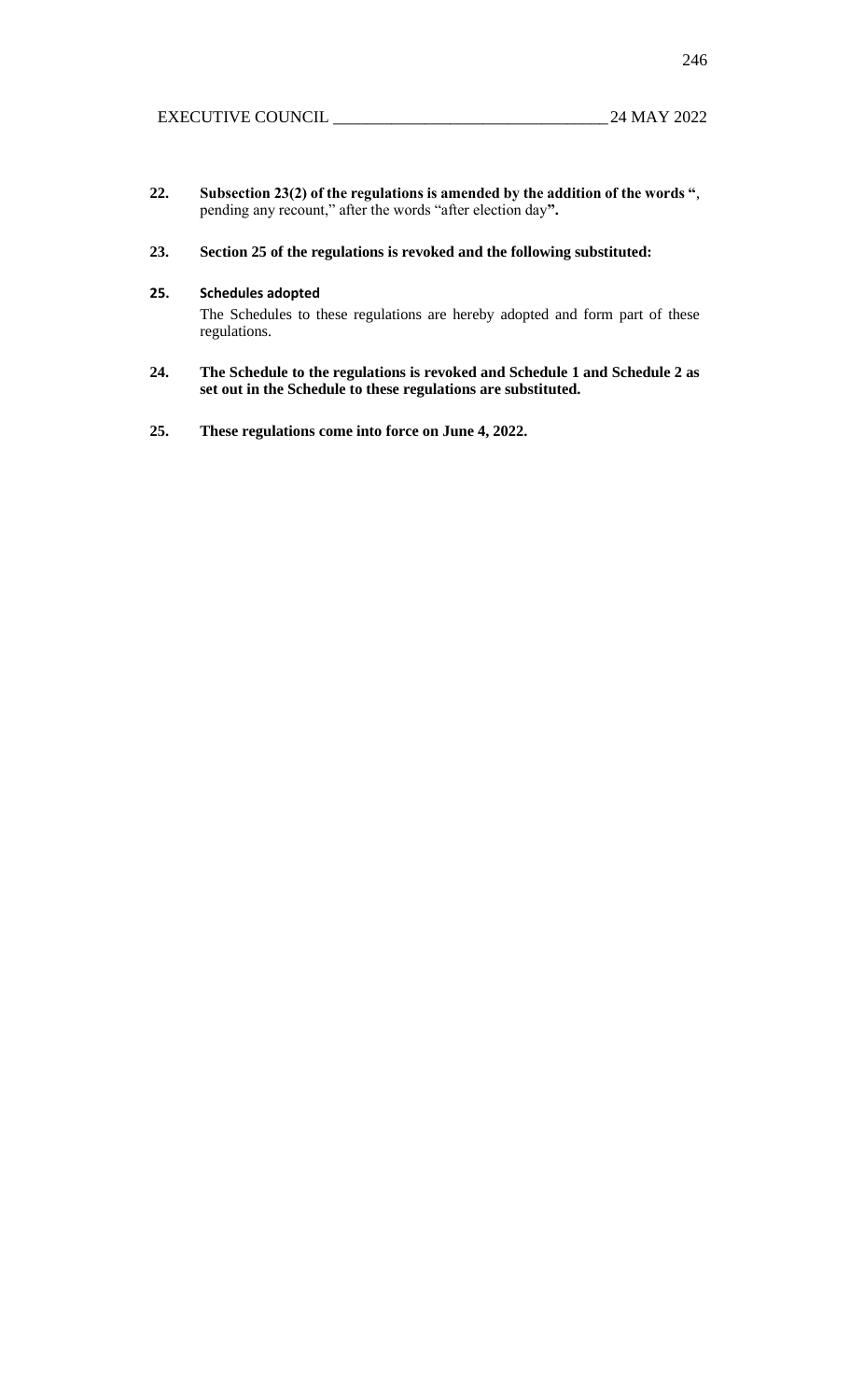# **SCHEDULE**

# **SCHEDULE 1**

# **FRENCH LANGUAGE SCHOOL BOARD ELECTORAL ZONES**

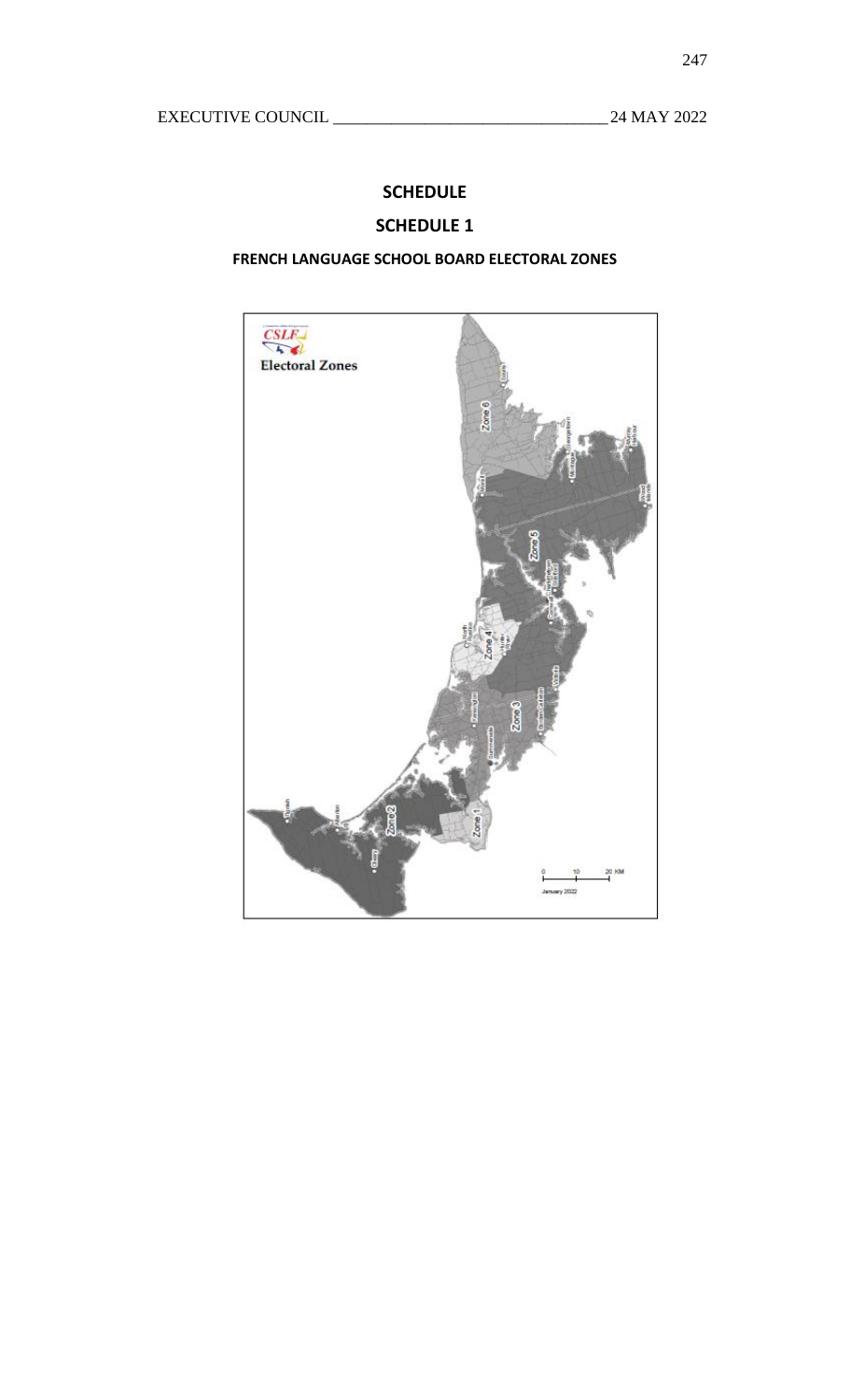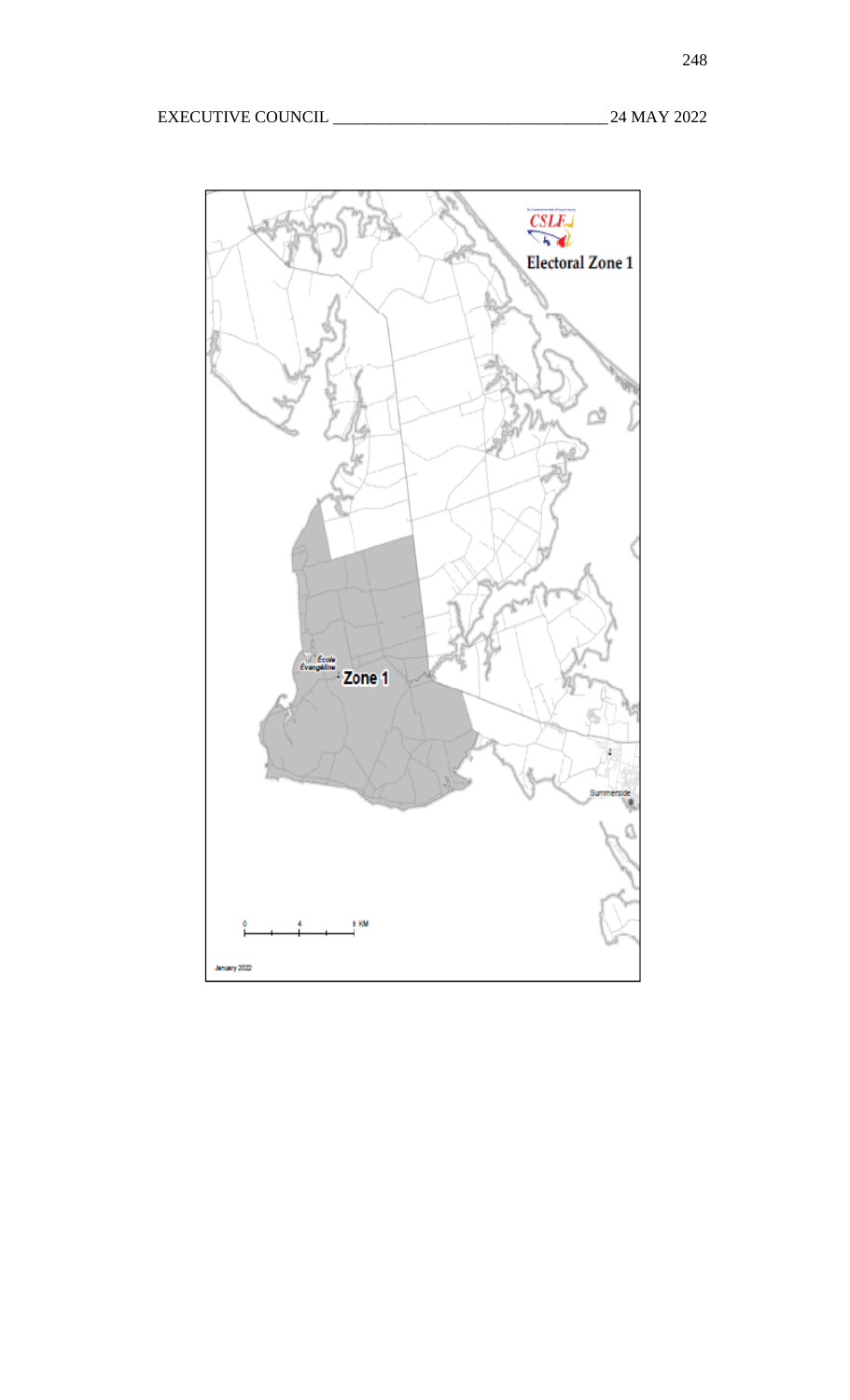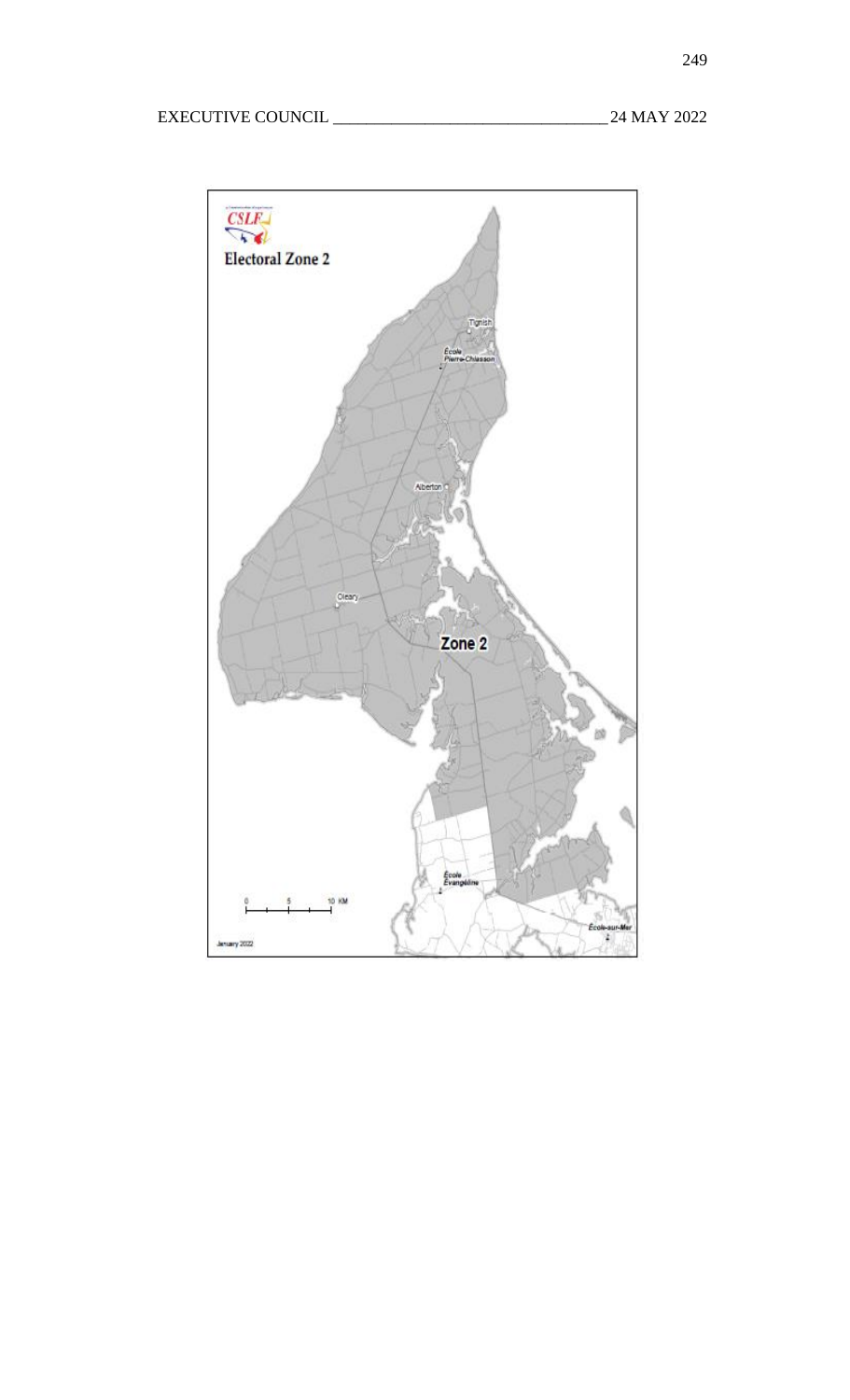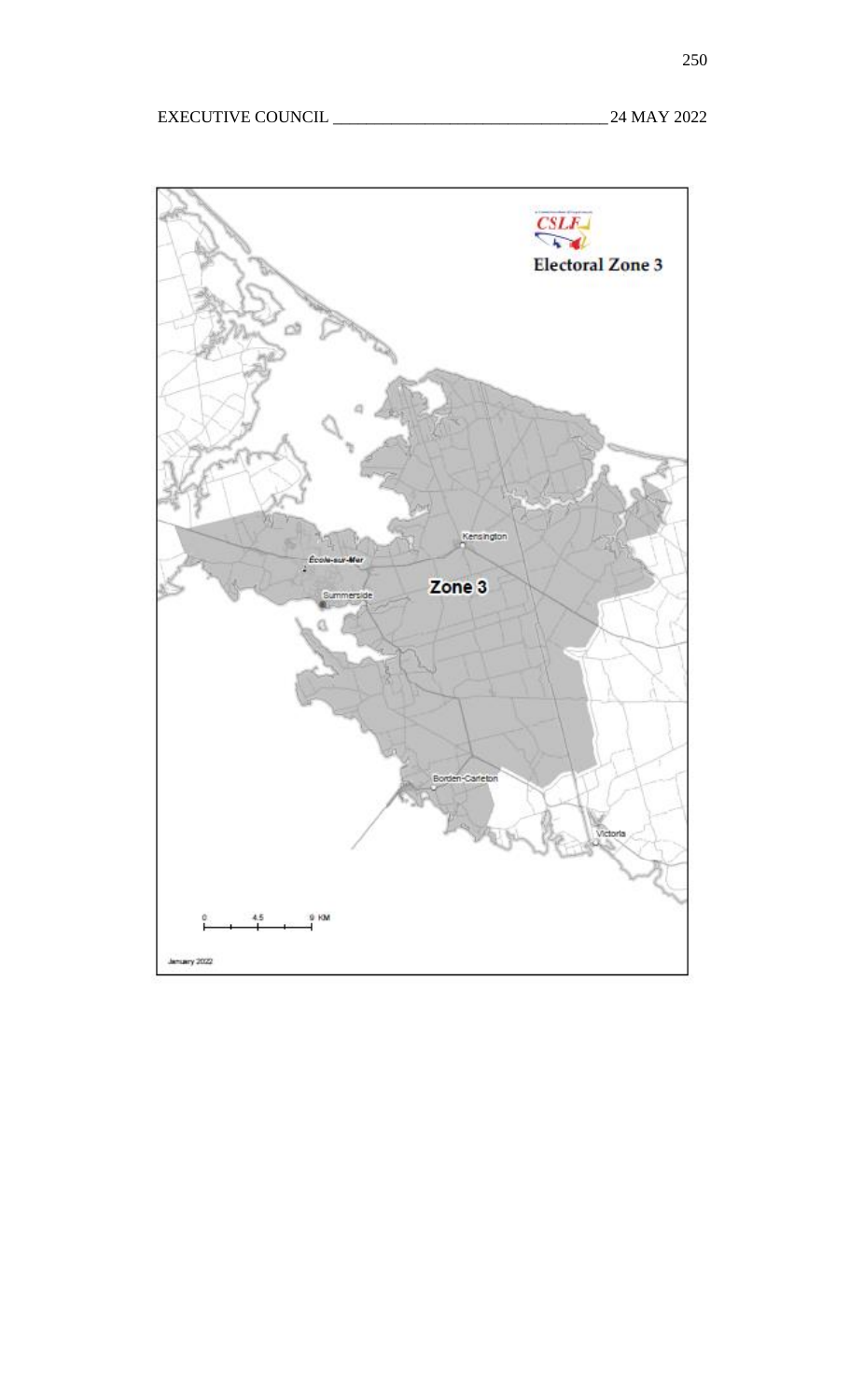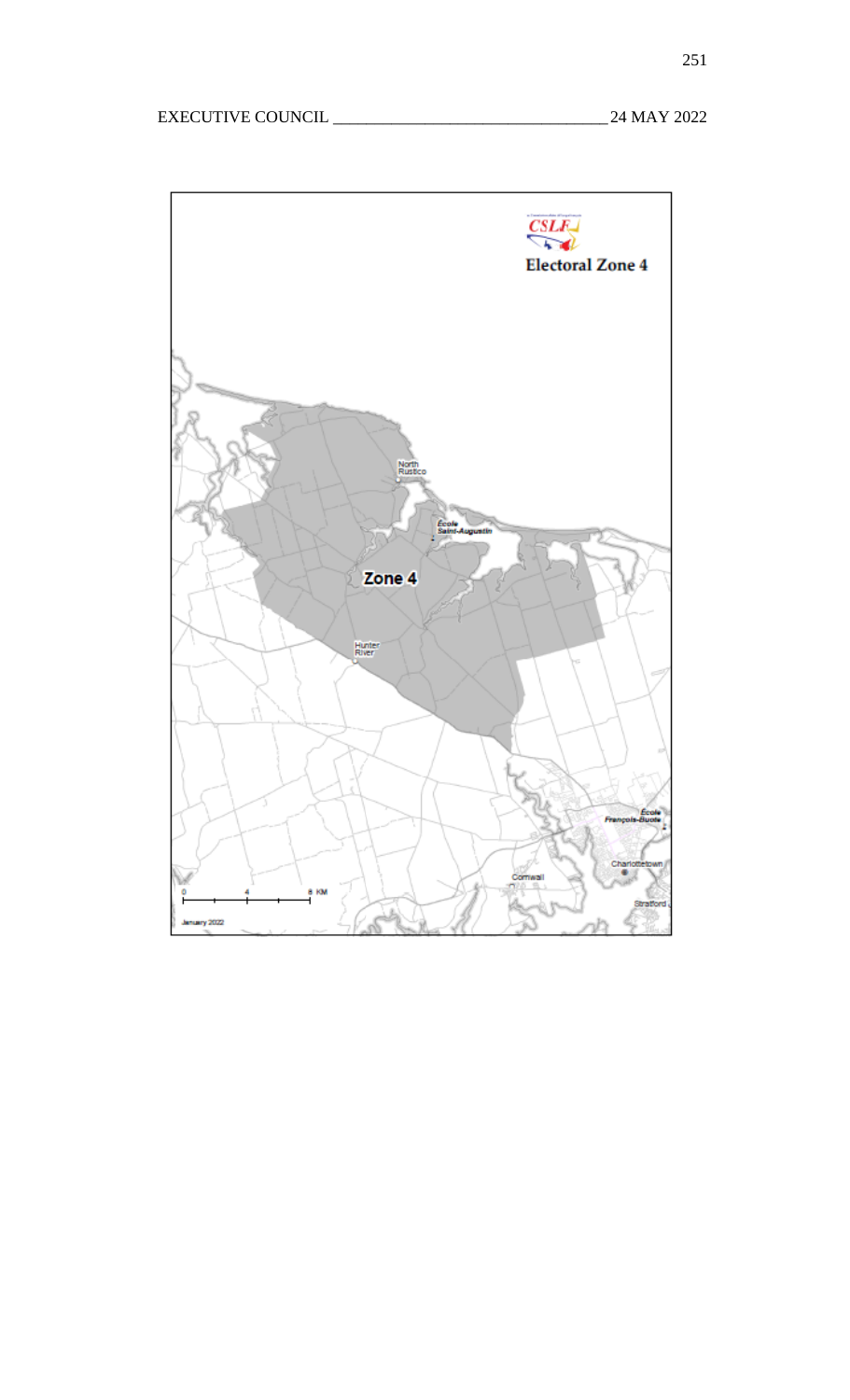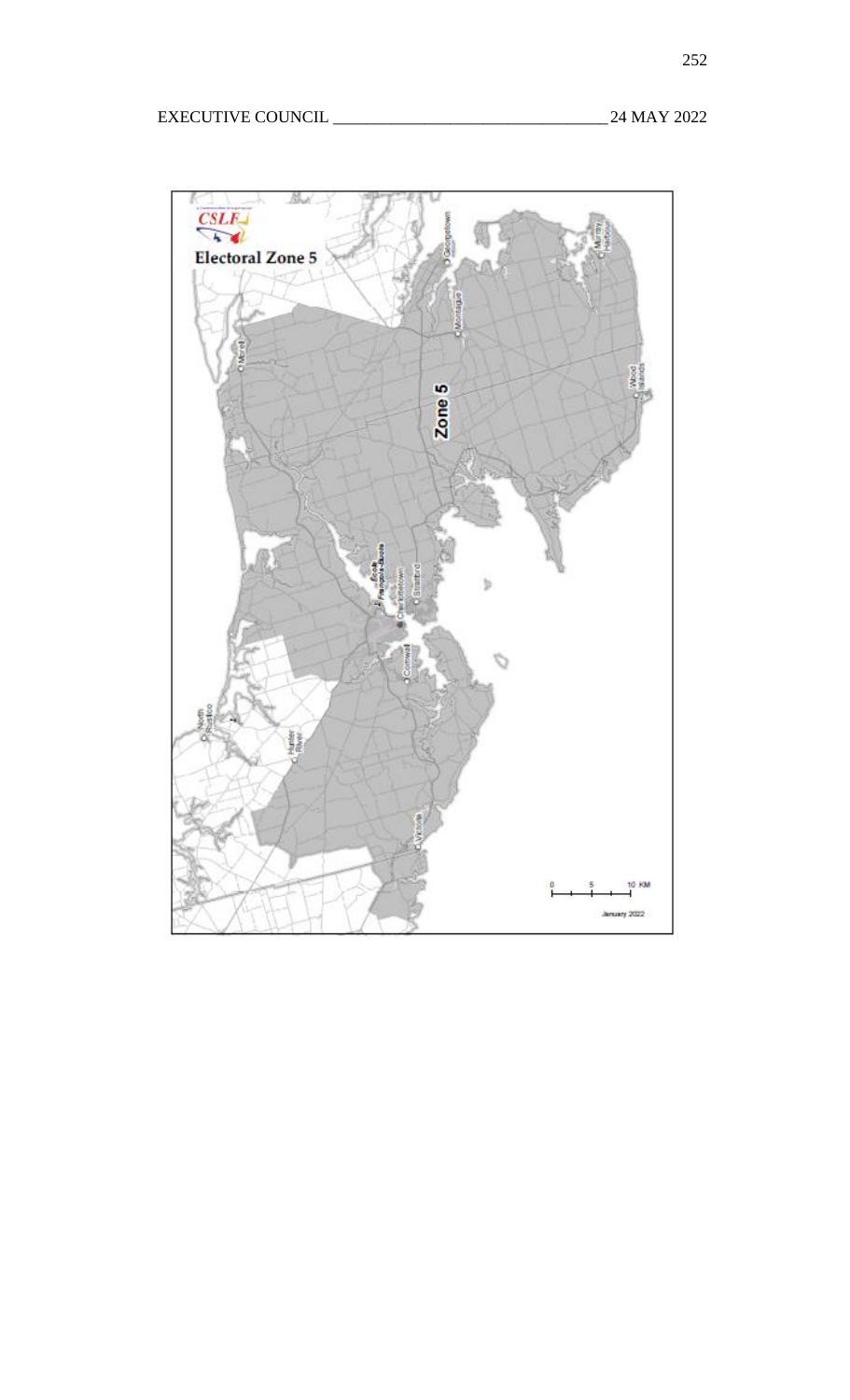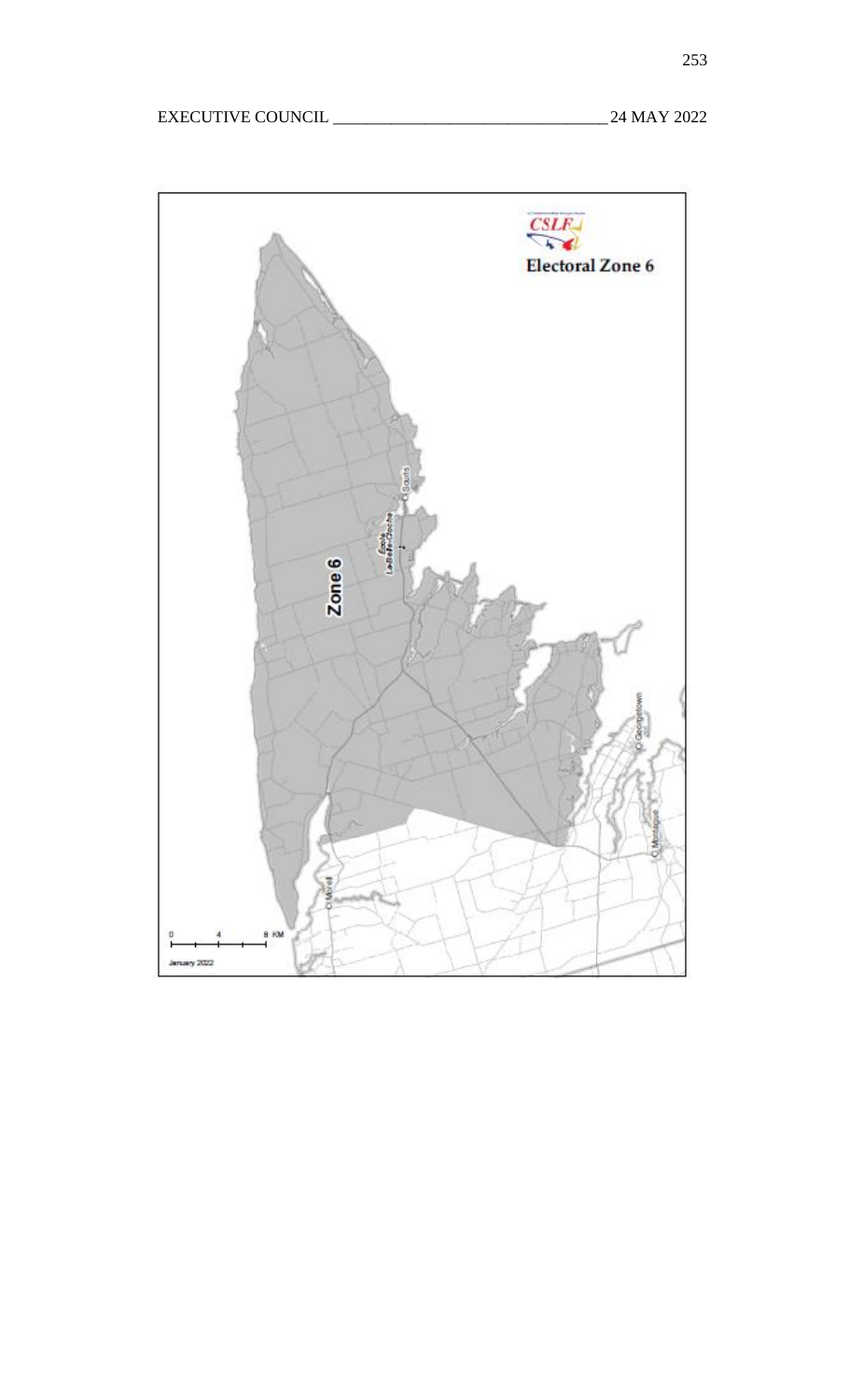

**SCHEDULE 2 Public Schools Branch Electoral Zones**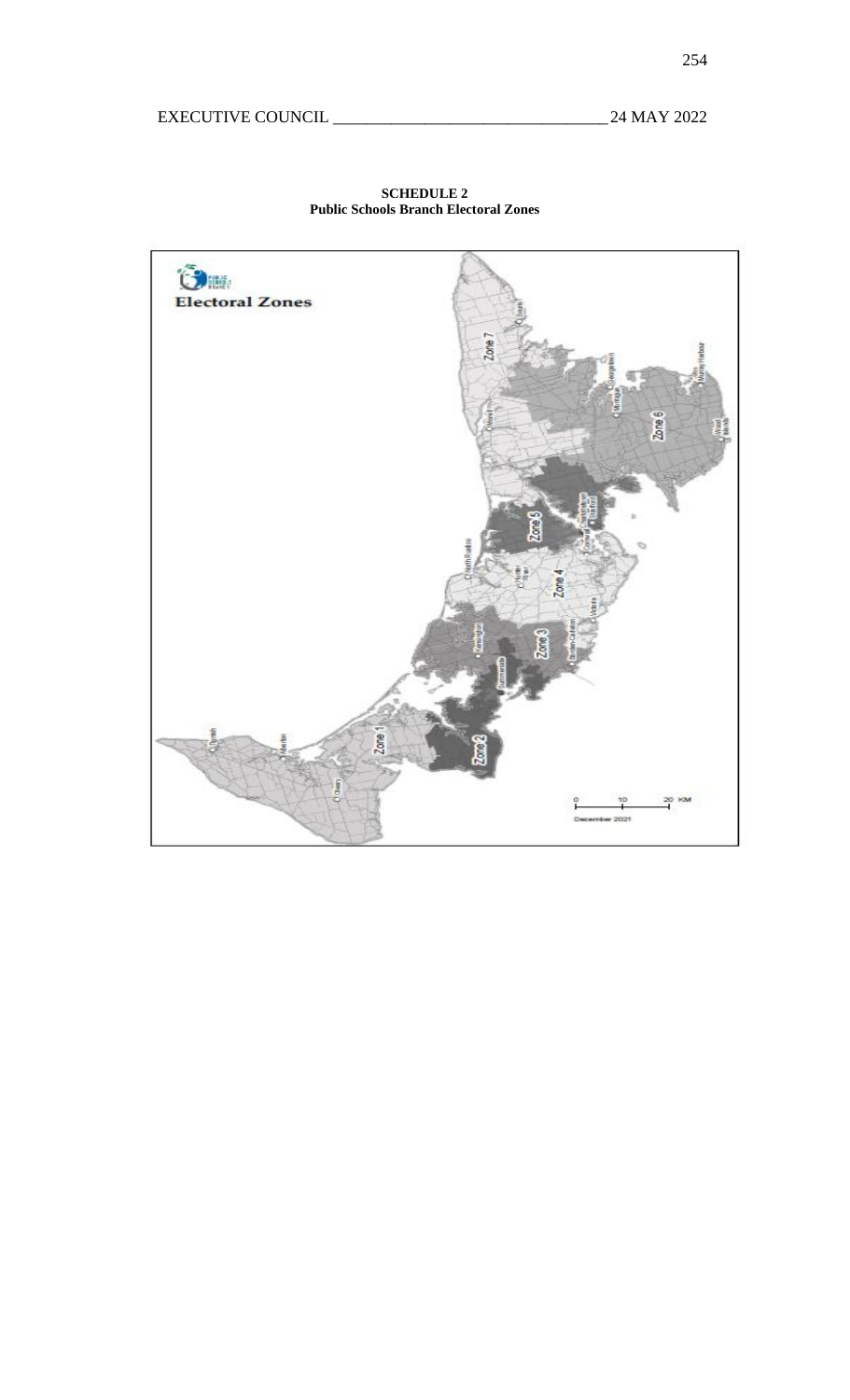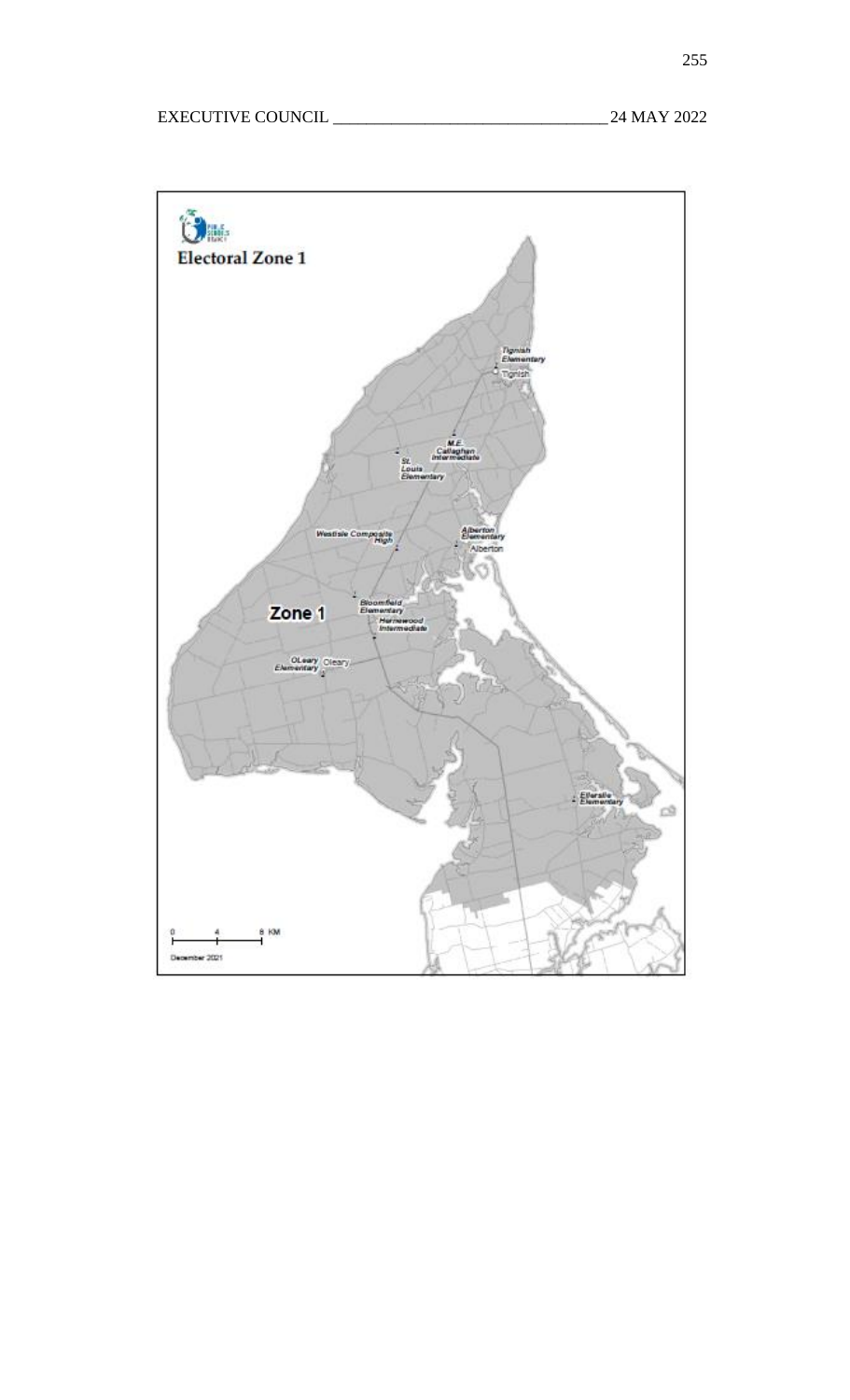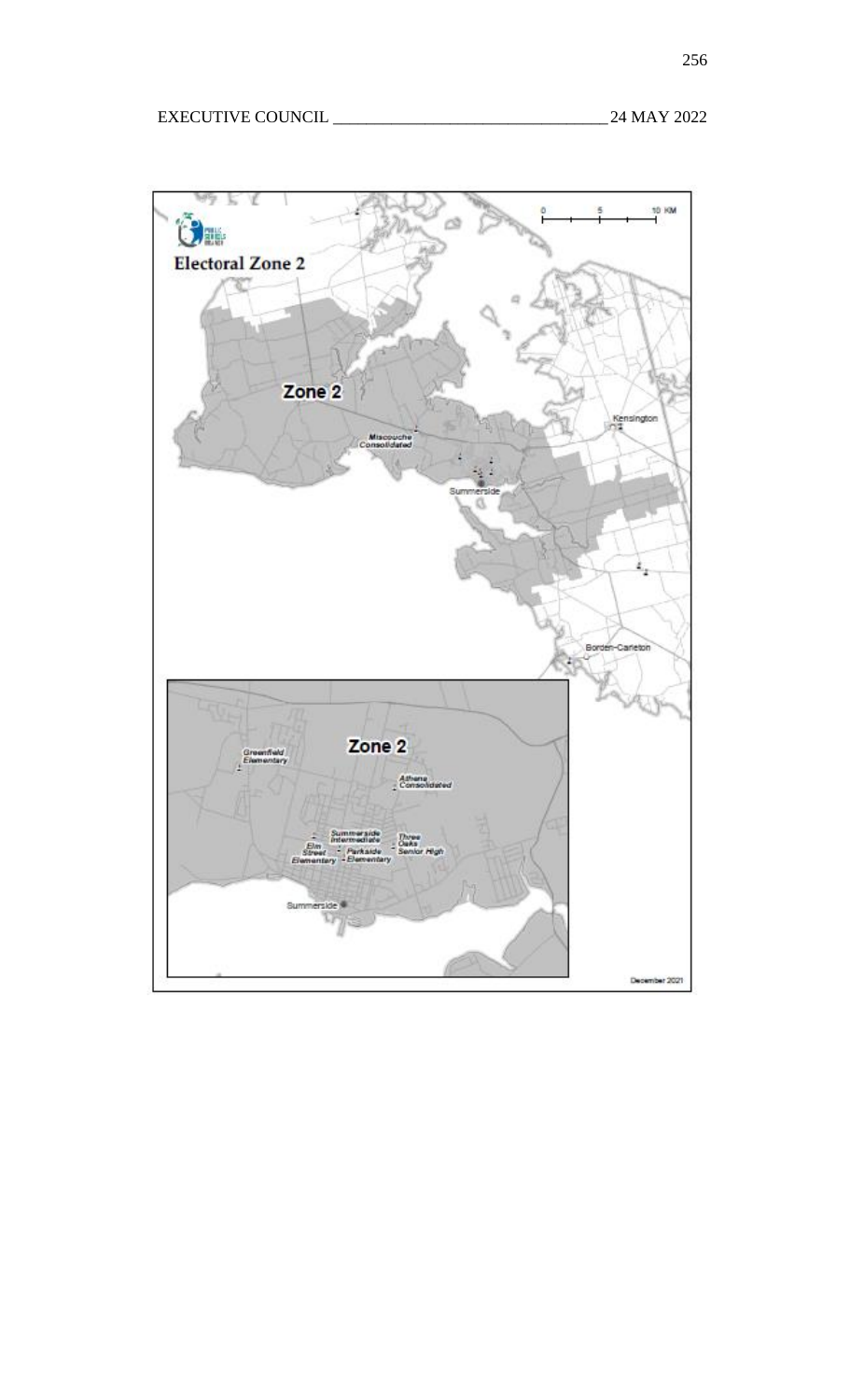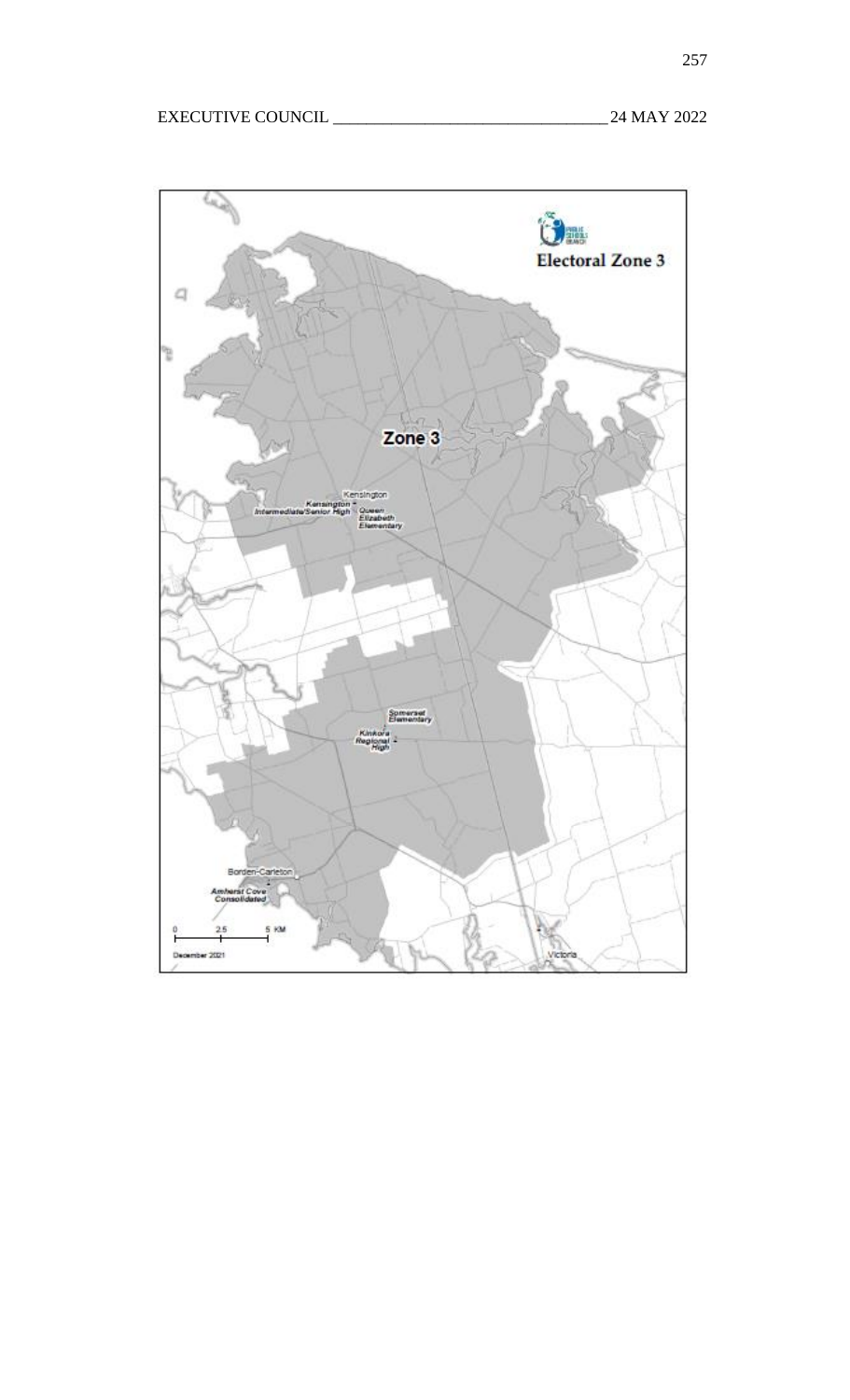

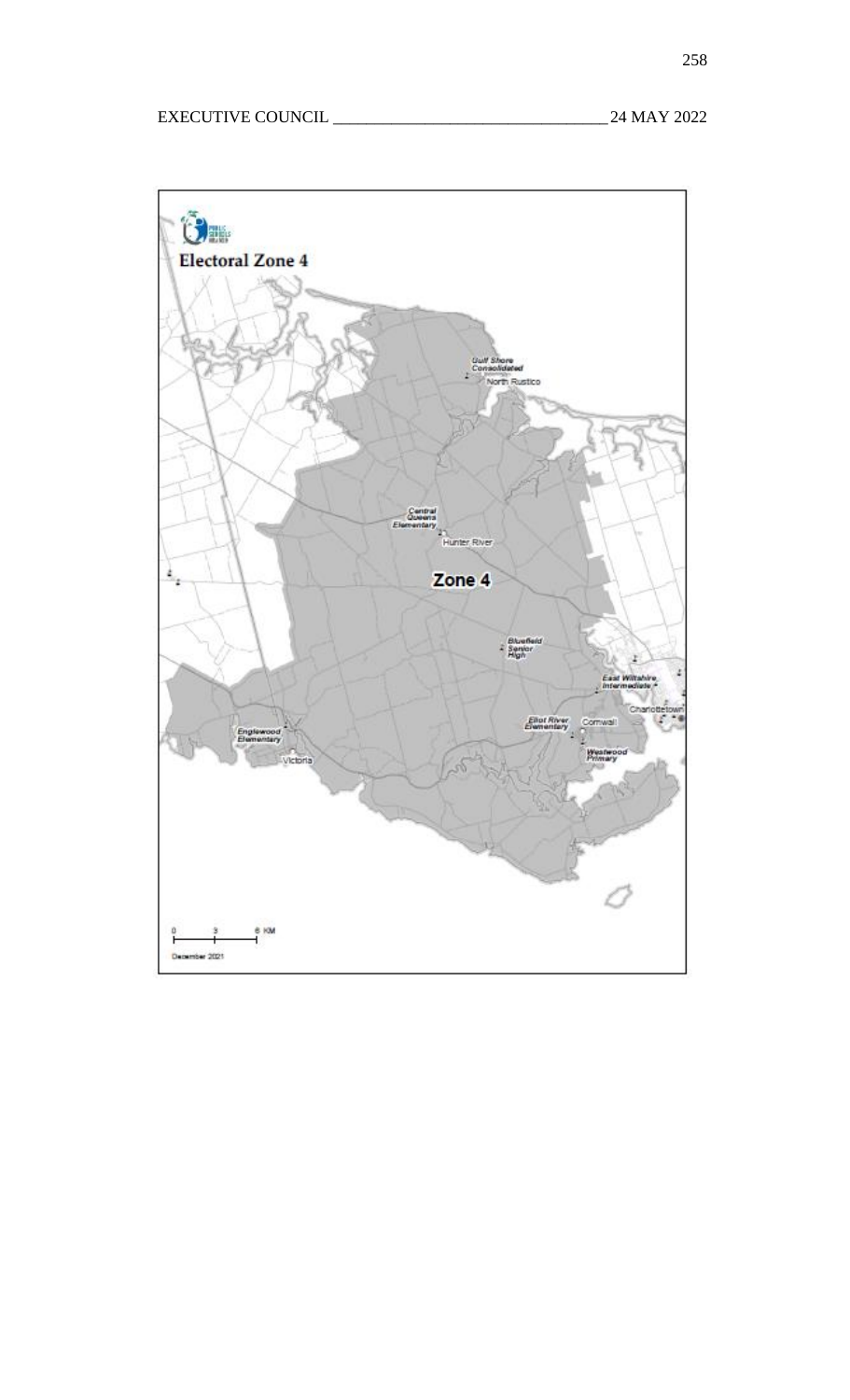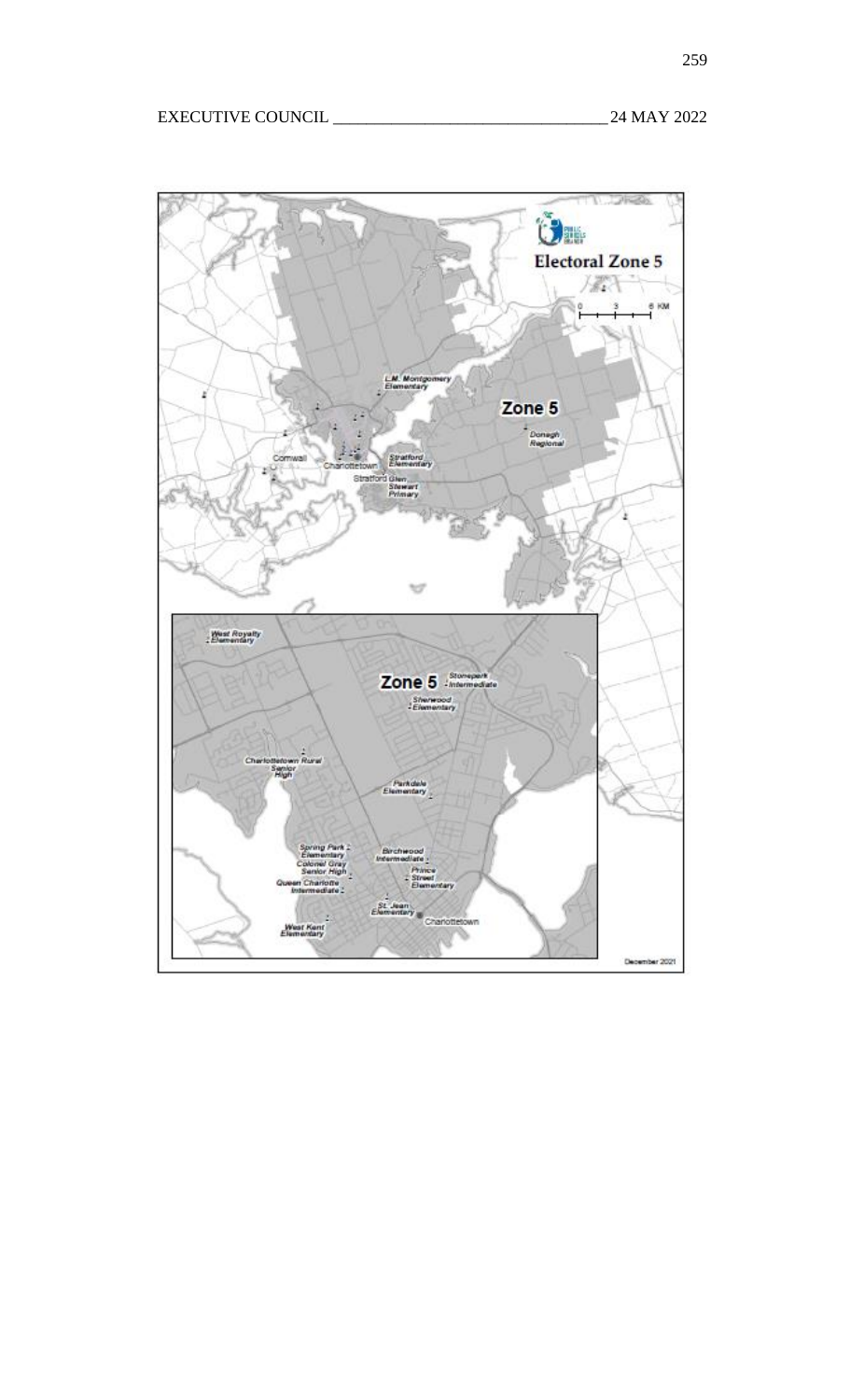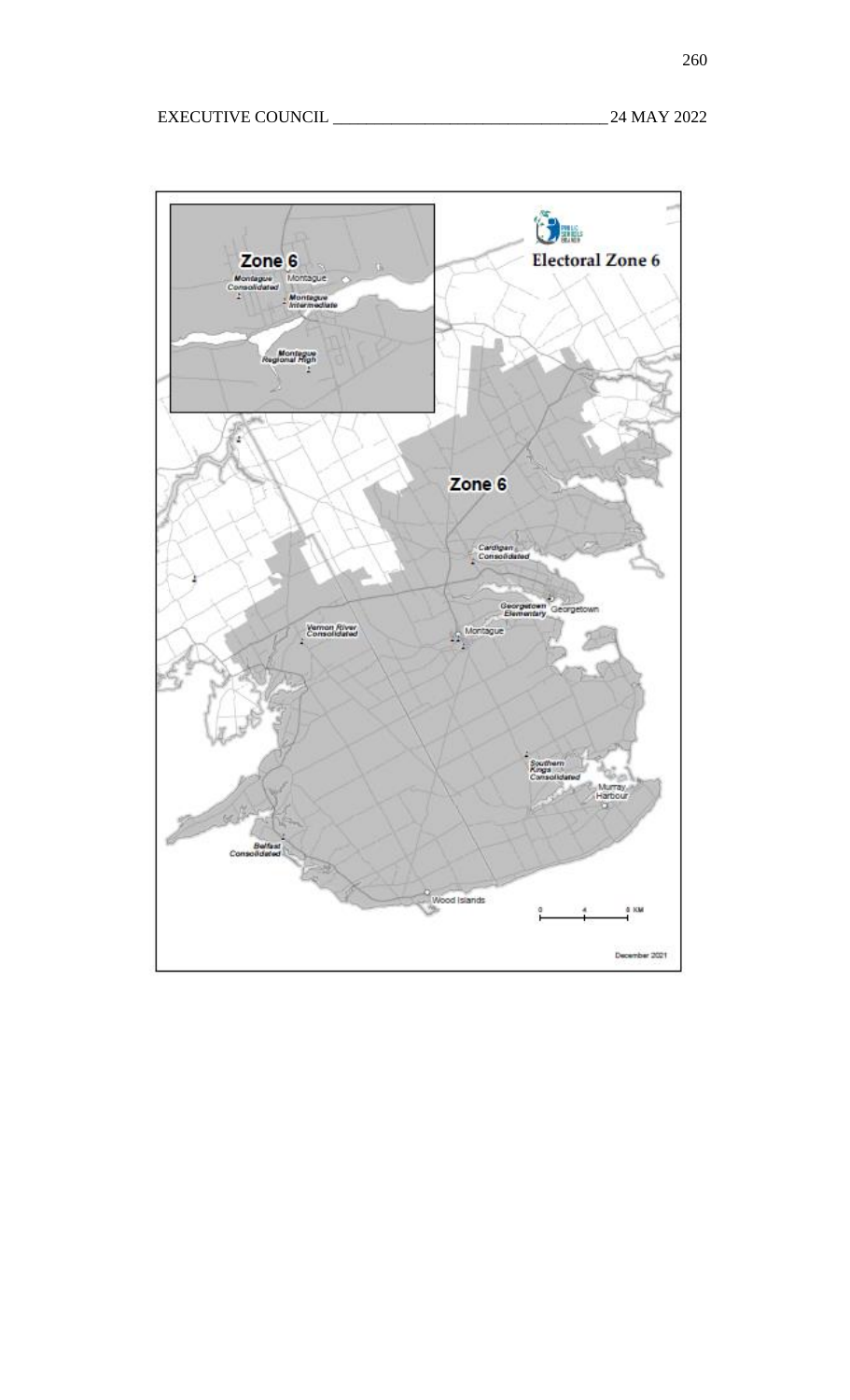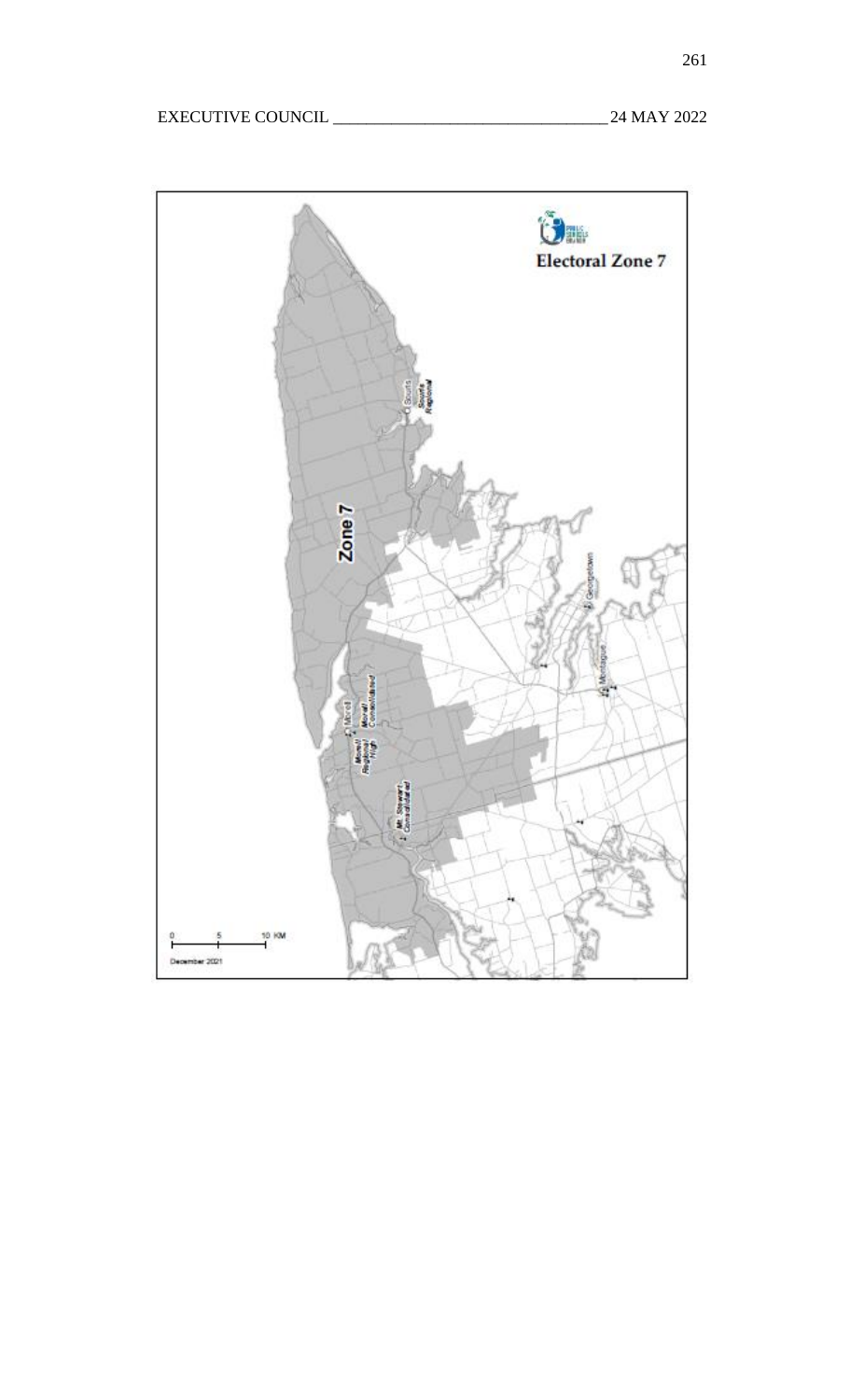# **EXPLANATORY NOTES**

**SECTION 1** amends section 1 of the *Education Act* Election Regulations (EC525/16) to add new definitions of terms to be used in the election process for the education authorities, to specify the new election day and election period, and to make other amendments in consequence of recent amendments to the Act.

**SECTION 2** adds a new section 2.1 that specifies the electoral zones for the French Language School Board and the Public Schools Branch.

**SECTION 3** amends subsection 3(1) of the regulations to clarify that it applies to the trustees for the French Language School Board, adds a new subsection 3(1.1) to establish the composition of the Public Schools Branch, and makes related amendments.

**SECTION 4** amends the regulations by adding a new section 3.1 that specifies the qualifications required of the trustees who are members at large of the Public Schools Branch.

**SECTION 5** amends subsection 4(1) of the regulations to clarify the wording.

**SECTION 6** revokes section 5 of the regulations and substitutes a new section 5 to establish the eligibility rules for candidates for trustee of each education authority.

**SECTION 7** amends section 6 of the regulations to clarify the wording.

**SECTION 8** revokes section 8 of the regulations and substitutes a new section 8 to clarify the powers of the Chief Electoral Officer in directing and supervising the election process for the education authorities.

**SECTION 9** revokes section 9 of the regulations and substitutes a new section 9 that authorizes the Chief Electoral Officer to appoint election officers as required, and sets out the duties of the election officers.

**SECTION 10** revokes section 10 of the regulations and substitutes a new section 10 that updates the process for nominating candidates in an education authority election.

**SECTION 11** revokes section 11 of the regulations and substitutes a new section 11 that updates the responsibilities of the Chief Electoral Officer at the close of nominations.

**SECTION 12** revokes section 12 of the regulations and substitutes a new section 12 that provides for election by acclamation of unopposed candidates, and a new section 12.1 that establishes the periods during which applications by eligible voters for mail-in ballots will be accepted and the returned mail-in ballots counted.

**SECTION 13** revokes section 13 of the regulations and substitutes a new section 13, to establish the mail-in ballot process, and a new section 13.1, that provides that in the event of a dispute as to the electoral zone in which a voter shall vote, the matter shall be decided by the Chief Electoral Officer, whose decision is conclusive, final and not to be appealed.

**SECTION 14** revokes section 14 of the regulations and substitutes a new section 14 that provides that where a voter is unable to vote using the mail-in ballot process, the voter may contact the Chief Electoral Officer for assistance in voting.

**SECTION 15** revokes section 15 of the regulations. It is not relevant to the mail-in ballot election process.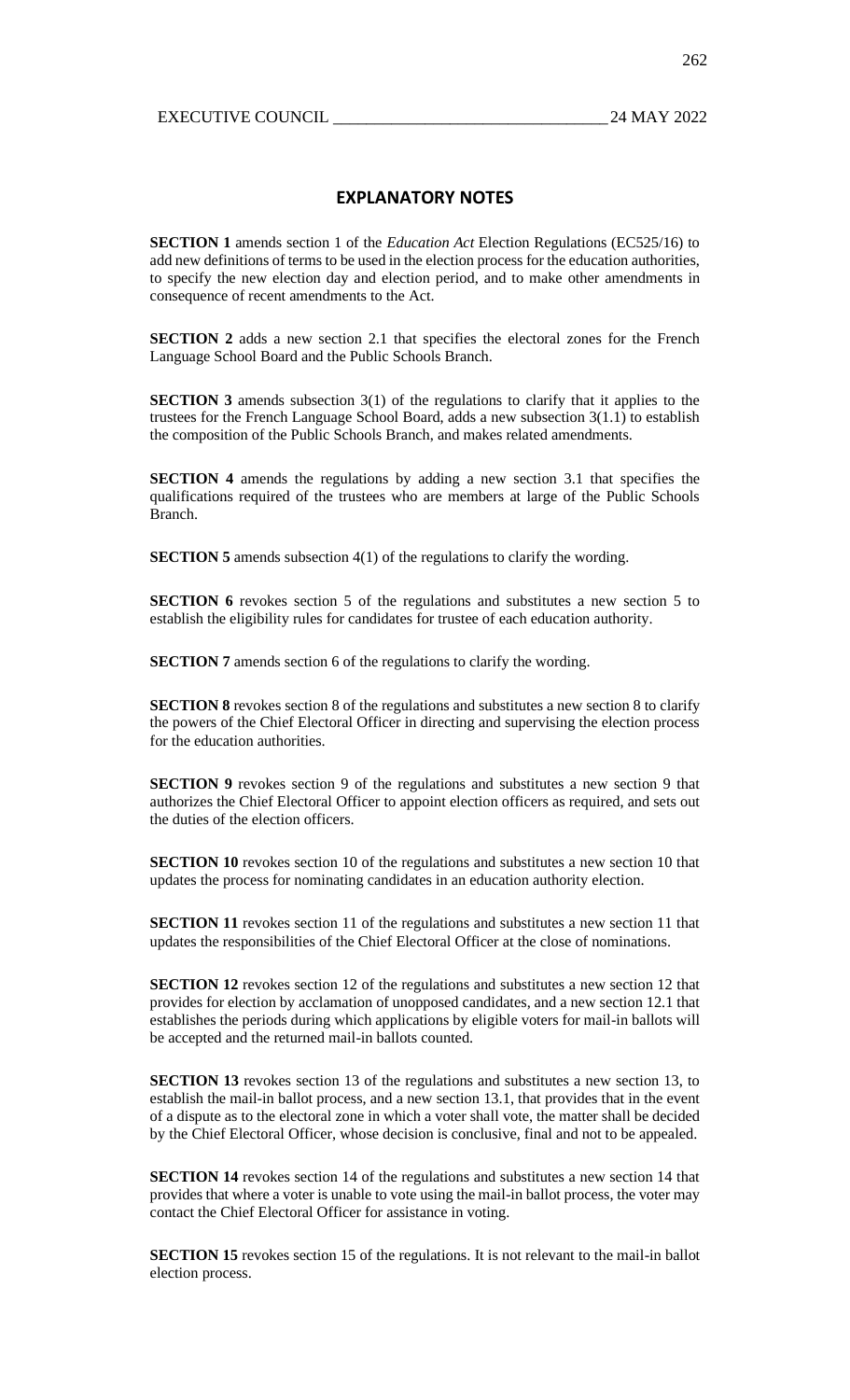**SECTION 16** amends subsection 16(1) of the regulations for consistency with the mail-in ballot process. The section also revokes subsection 16(2) of the regulations and substitutes a new subsection 16(2) to require a candidate's agent to carry and show proof of appointment on demand by an election officer.

**SECTION 17** revokes section 17 of the regulations and substitutes a new section 17 to update the process for the counting of the ballots on election day.

**SECTION 18** amends section 18 of the regulations to change references to "the deputy returning officer" to the election official, for consistency with the amendments made in section 9.

**SECTION 19** revokes section 19 of the regulations and substitutes a new section 19 to update the election process following the counting of the ballots.

**SECTION 20** revokes subsection 20(4) of the regulations and substitutes a new subsection 20(4) to update the process for a recount of the ballots. The section also amends subsections 20(5) to (7), (9) and (10) of the regulations to make related amendments. The section also revokes subsection 20(8) of the regulations and substitutes a new subsection 20(8) to provide a process for breaking a tie vote.

**SECTION 21** revokes subsection 21(3) of the regulations and substitutes a new subsection 21(3) that provides that all election documents filed with the Chief Electoral Officer are public records and may be inspected by a person on request during office hours at the office of the Chief Electoral Officer.

**SECTION 22** amends subsection 23(2) of the regulations to add the words "pending any recount" after the words "after election day".

**SECTION 23** revokes section 25 of the regulations and substitutes a new section 25 to correctly refer to "Schedules" rather than "Schedule".

**SECTION 24** provides that the regulations are amended by the revocation of the Schedule and the substitution of the new Schedule 1 and Schedule 2, which are set out in the Schedule to these regulations.

**SECTION 25** provides for the commencement of these regulations.

## **EC2022-426**

## **EDUCATION ACT**

# **STUDENT REGULATIONS AMENDMENT**

Pursuant to subsection 26(2) and section 107 of the *Education Act* R.S.P.E.I. 1988, Cap. E-.02, Council made the following regulations: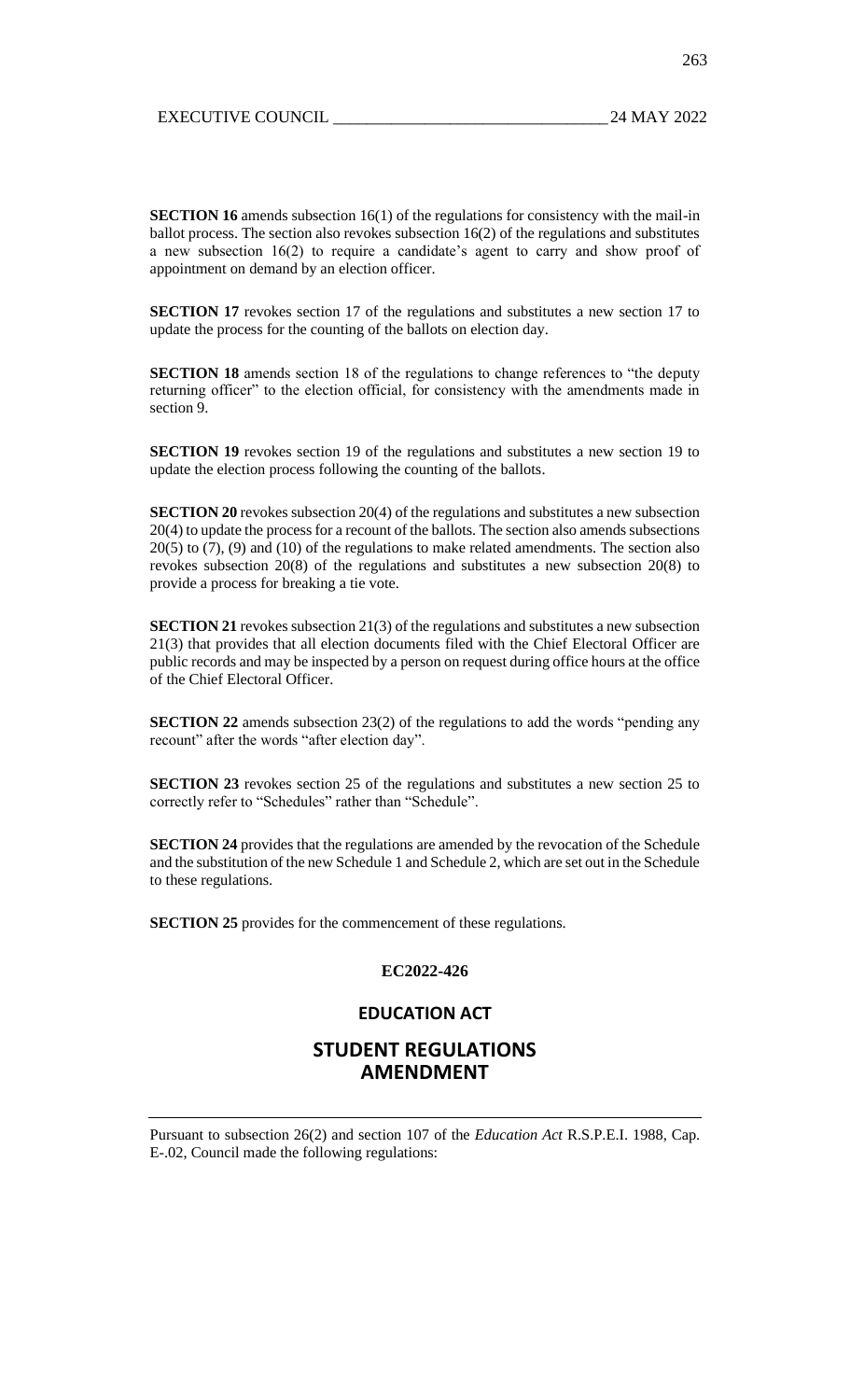264

- **1. Subsection 2(1) of the** *Education Act* **Student Regulations (EC531/16) is amended by the deletion of the words "**his or her**" and the substitution of the words "**the parent's**".**
- **2. Subsection 3(1) of the regulations is amended by the deletion of the words "**his or her**" and the substitution of the words "**the parent's**".**
- **3. (1) Subsection 4(1) of the regulations is amended by the deletion of the words "**his or her**" and the substitution of the words "**the parent's**".**
- **(2) Clause 4(3)(b) of the regulations is amended by the deletion of the words "**his or her**" and the substitution of the words "**the parent's**".**
- **4. Section 7 of the regulations is revoked.**
- **5. Subsection 13(1) of the regulations is amended by the deletion of the words "**Where an education authority is considering the expulsion of a student pursuant to section 54 of the Act, it shall**" and the substitution of the words "**Where the Director of an education authority is considering the expulsion of a student pursuant to section 54 of the Act, the Director shall**".**
- **6. (1) Subsection 16(1) of the regulations is amended by the deletion of the words "**the education authority may**" and the substitution of the words "**the Director of the education authority may**".**
- **(2) Subsection 16(2) of the regulations is amended by the deletion of the words "**An education authority**" and the substitution of the words "**The Director of an education authority**".**
- **7. These regulations come into force on June 4, 2022.**

## **EXPLANATORY NOTES**

**SECTION 1** amends subsection 2(1) of the regulations to remove gendered wording.

**SECTION 2** amends subsection 3(1) of the regulations to remove gendered wording.

**SECTION 3** amends subsection 4(1) and clause 4(3)(b) of the regulations to remove gendered wording.

**SECTION 4** revokes section 7 of the regulations. This section applied only to the appointed directors of the Public Schools Branch and is no longer needed.

**SECTION 5** amends subsection 13(1) of the regulations to clarify that it is the Director of an education authority who has the authority to expel a student pursuant to section 54. This amendment is consistent with recent amendments to the Act.

**SECTION 6** amends subsections 16(1) and (2) of the Act to clarify that it is the Director of an education authority who has the authority to expel a student, and also the Director who is required to notify the parent of the student concerning the expulsion.

**SECTION 7** provides for the commencement of these regulations.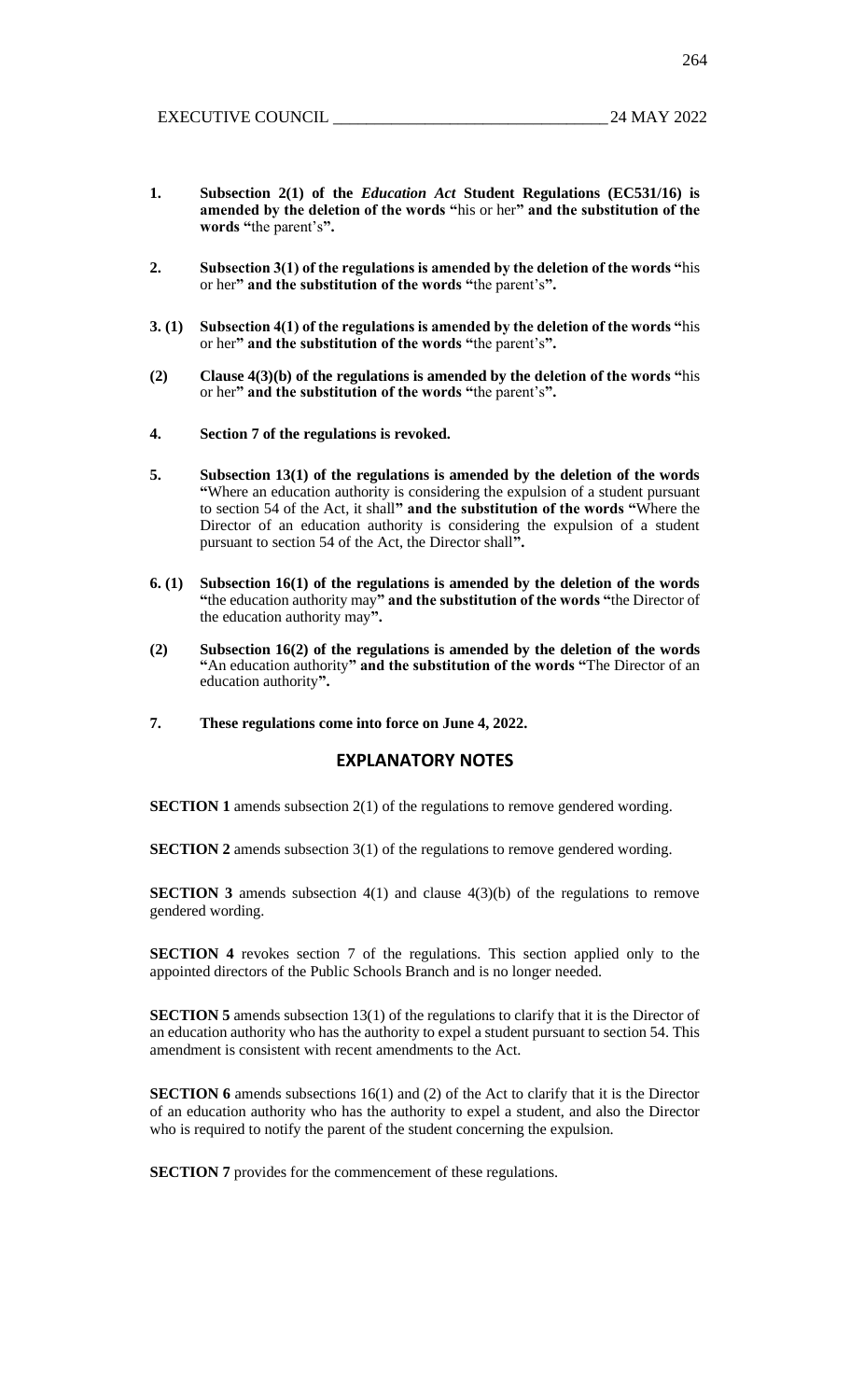#### **EC2022-427**

## EXECUTIVE COUNCIL ACT MINISTER OF ENVIRONMENT, ENERGY AND CLIMATE ACTION AUTHORITY TO ENTER INTO AN AGREEMENT (CLIMATE CHALLENGE FUND – FUNDING AGREEMENT) WITH THE TOWN OF THREE RIVERS

Pursuant to clause 10(c) of the *Executive Council Act* R.S.P.E.I. 1988, Cap. E-12 Council authorized the Minister of Environment, Energy and Climate Action to enter into a funding agreement with the Town of Three Rivers to set out the terms and conditions for the Province's contributions for the establishment of two community reception centres, for the period April 1, 2022 to March 2024, such as more particularly described in the draft agreement.

#### **EC2022-428**

## MUNICIPAL GOVERNMENT ACT CITY OF CHARLOTTETOWN EXTENSION OF MUNICIPAL BOUNDARY (APPLICATION TO ANNEX 7 PARCELS, PROVINCIAL PROPERTY NOS. 140061,140087, 530972, 620989, 490573, 1068873, AND PART OF PROVINCIAL PROPERTY NO. 992909) APPROVED

Having under consideration an application from the City of Charlottetown presented pursuant to subsection 15(2) of the *Municipal Government Act* R.S.P.E.I. 1988, Cap. M-12.1 to extend its boundaries to include approximately one hundred sixteen decimal three (116.3) acres, being Provincial Property Nos. 140061, 140087, 530972, 620989, 490573, 1068873, and part of Provincial Property No. 992909 for which no municipal government is provided under the said Act, and having under consideration the recommendation of the Island Regulatory and Appeals Commission, Council under authority of clause 21(1)(b) of the aforesaid Act, approved the application to restructure as proposed and ordered that the boundary of the City of Charlottetown be extended to annex approximately one hundred sixteen decimal three (116.3) acres as aforesaid, effective June 1, 2022 in accordance with the said application and as indicated on a plan filed in the Registry Office for Queens County by the Minister of Fisheries and Communities pursuant to subsection 21(3) of the *Municipal Government Act* R.S.P.E.I. 1988, Cap. M-12.1.

This Order-in-Council comes into force on June 1, 2022.